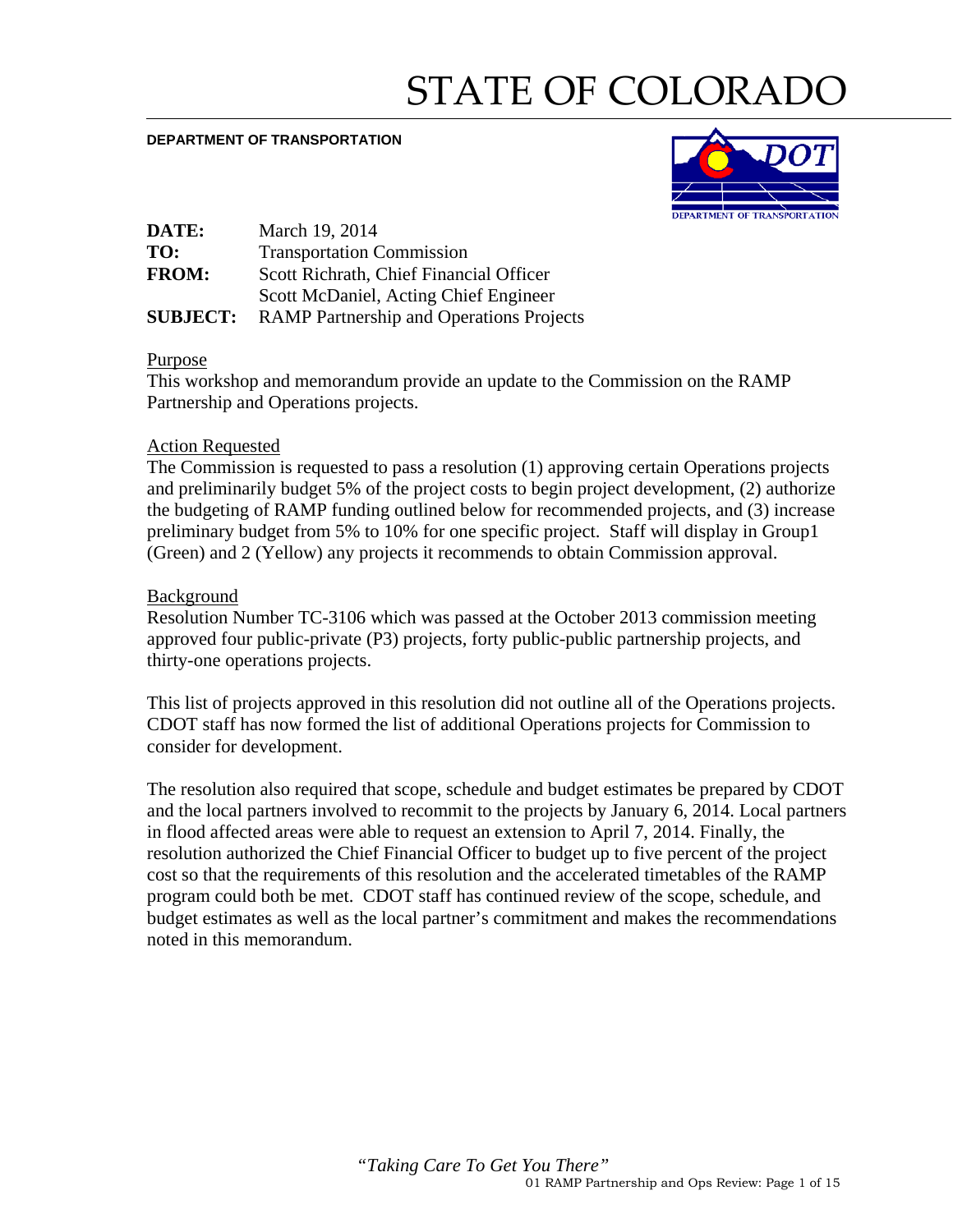### Details

- 1. Attached is a list of ten Operations projects for Commission consideration to adopt into the RAMP program. These projects have been selected for their value to improve the overall transportation network performance. Approval by the Commission would authorize staff to budget up to 5% of the RAMP funding to develop more detailed scope, schedule and cost estimates before returning to the Commission for full project budget authorization.
- 2. There are a total of seventy-five (75) RAMP projects approved by commission action (seventy-six if the I-25 tolled Express Lanes is considered two projects). This includes the Westbound Twin Tunnel Widening project approved by Commission action in February. As reported in January, two (2) small public-public devolution projects were withdrawn by Larimer County. Last month, the Commission approved sixty-two projects for budgeting of RAMP funds.

This leaves eleven (11) projects of the previously approved projects for updating or action in this workshop, this includes the three projects in flood-affected areas that were approved for the extension to April 7, 2014.

| Group 1 (Green)  | These projects do not have substantive changes from the scope,<br>schedule and budget presented in the application. These projects are<br>presented for Commission action and will be discussed only if the<br>Commission has questions.                |
|------------------|---------------------------------------------------------------------------------------------------------------------------------------------------------------------------------------------------------------------------------------------------------|
| Group 2 (Yellow) | These projects have changes which staff does not consider substantive<br>from the application, but do have changes that the Commission should<br>be aware of. These projects are presented for Commission action and<br>staff will discuss the changes. |
| Group 3 (Red)    | These projects require additional Staff development such as scope<br>adjustments to meet the original budget or alignment of non-RAMP<br>funding. Staff continues to develop these projects and the Commission<br>will be updated on the progress.      |
| Group 4 (Black)  | These projects have either been withdrawn by the local partner or are<br>recommended by Staff for withdrawal from the RAMP program. No<br>further work is being done to develop these projects.                                                         |

3. The projects have been separated into four groups.

4. The public-private project for Interstate-25: Tolled Express Lanes (120th to SH 7, and SH 7 north to SH14) is shown in Group 3 (projects requiring additional staff development). As this RAMP project is a Public-Private Partnership development project, staff recommends budgeting 5% today to bring the total Commission authorization for this to 10% of its total RAMP funding. Staff will continue development of designs and studies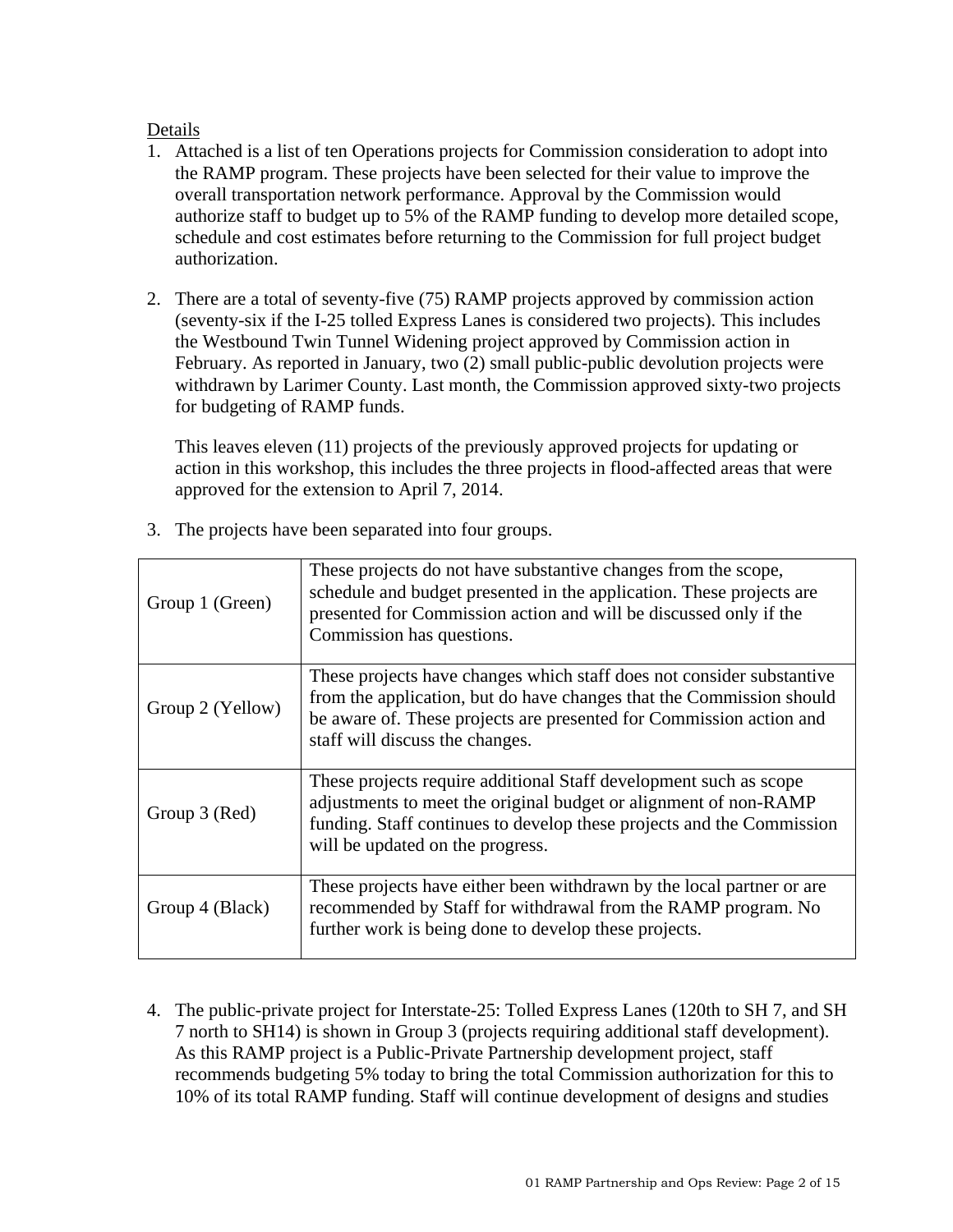needed to engage a private partner in this project. A memorandum from HTPE is attached that discusses the project status.

5. The Interstate-25 and Cimarron Interchange Reconstruction project is recommended this month for budgeting of RAMP funding. As discussed last month (and reported in supplemental information to the Commission), this project's RAMP application indicated the use of other CDOT funding sources (savings from other projects). This was part of the project's funding plan prior to July 1, 2013.

To uphold the funding commitment to the Cimarron project, staff is proposing that approximately \$7 million of Region 2 project savings be dedicated to this project.

It is important to note that the total project cost estimate for I-25/Cimarron has not increased since its RAMP application was approved.

- 6. Four Operations projects were retained last month for additional staff development as they were collectively estimated at 36% over the conceptual estimates used for the RAMP applications. After studying the projects, staff recommends removing one project from the program (SH 86 Intersection Improvement at Crowfoot Valley Rd) and has developed scopes and estimates for the others that are recommended for Commission approval.
- 7. After careful review and for the reasons described above, the staff recommends the Commission grant budget authority for all RAMP projects in Groups 1 and 2 shown on the attachment labeled "Partnership and Operations Projects - Staff Recommendation List 3/20/2014" with further Commission action.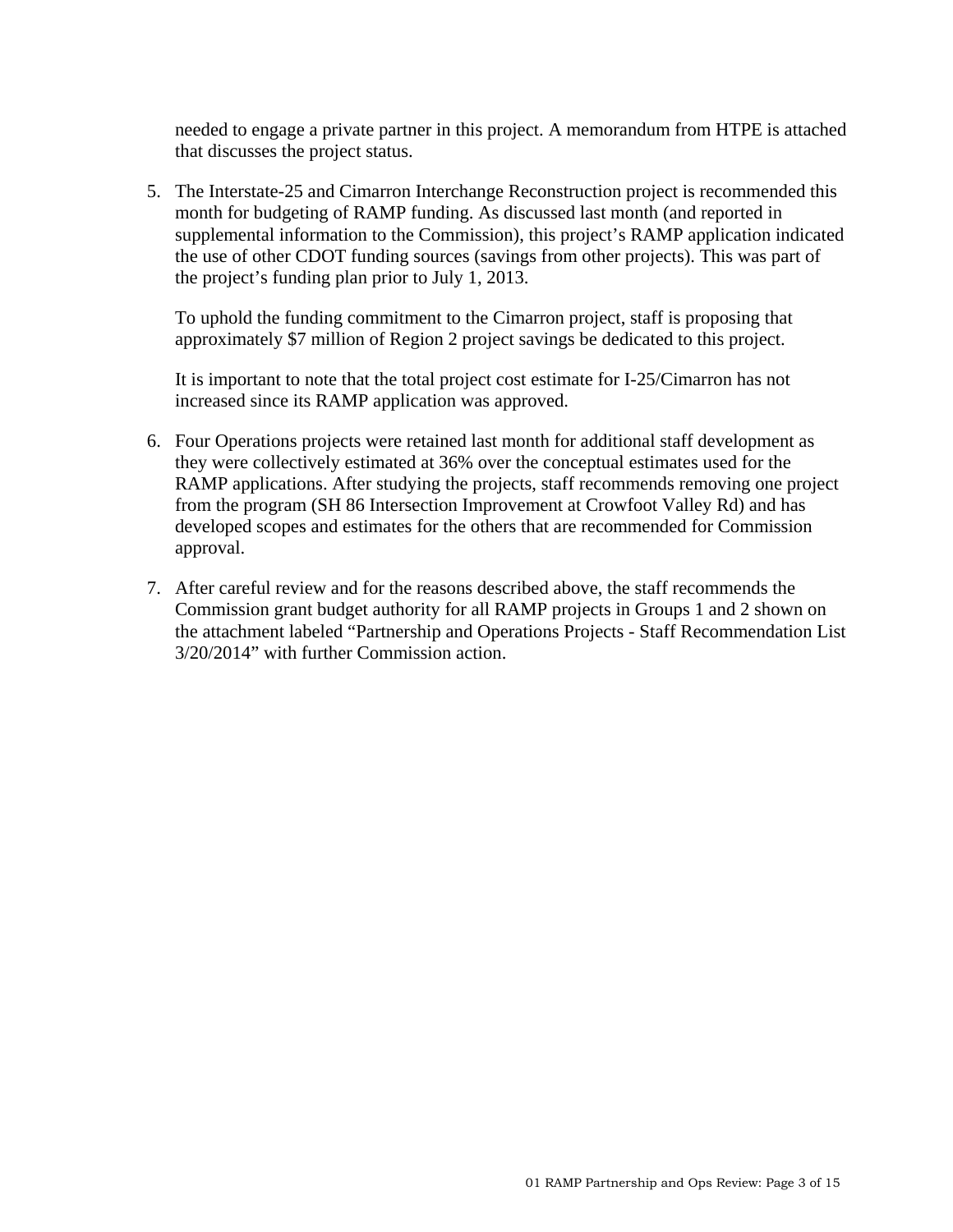| Project                       | <b>Status</b>                       | <b>Next Steps</b>             |
|-------------------------------|-------------------------------------|-------------------------------|
| HTPE P3 Development           | This RAMP funding request will      |                               |
| Fund                          | advance to the Commission as        |                               |
| (\$40,000,000 RAMP            | individual needs for the            |                               |
| Request)                      | development fund are identified.    |                               |
| C-470 Managed Toll            | This project continues to be        | A Level 2 Tolling &           |
| <b>Express Lanes: Kipling</b> | developed. An Inter-Governmental    | Revenue study will be         |
| to $I-25$                     | Agreement (IGA) is being drafted    | complete in June 2014. An     |
| (\$100,000,000 RAMP           | with Douglas County for their       | investment-grade revenue      |
| Request)                      | contribution to construction. Staff | study will be completed in    |
|                               | does not recommend advancing        | March 2015. Both of these     |
|                               | RAMP funding until a Tolling &      | steps are important to        |
|                               | Revenue Study is completed. An      | advancing the project.        |
|                               | FHWA Transportation                 |                               |
|                               | <b>Infrastructure Finance and</b>   |                               |
|                               | Innovation Act (TIFIA) loan is also |                               |
|                               | required to complete project        |                               |
|                               | financing.                          |                               |
| Interstate 25 Tolled          | Meetings held with potential        | Additional project            |
| <b>Express Lanes</b>          | private partners have shown that    | development is needed,        |
| Public-Private                | additional project development is   | including considering         |
|                               |                                     |                               |
| Partnership (PPP)             | needed before the Department and    | different tolling scenarios,  |
| (\$90,000,000 RAMP            | HPTE should begin the PPP           | the development of right-of-  |
| Request for two               | contracting process. Staff is       | way plans and beginning the   |
| segments)                     | requesting additional funding for   | right-of-way acquisition      |
|                               | project development as described    | process. With this additional |
|                               | above.                              | project development, HPTE     |
|                               |                                     | and CDOT will prepare a       |
|                               |                                     | scope, schedule and budget    |
|                               |                                     | by December 31, 2014 for      |
|                               |                                     | Commission consideration.     |
| I-70 Eastbound Peak           | The local partner's cost and        | A value engineering study     |
| Period Shoulder Lanes /       | contribution remain consistent with | will be completed in May to   |
| <b>Greenway Design</b>        | the RAMP application. There has     | evaluate scope and cost. A    |
| (\$20,000,000 RAMP            | been an increase in the cost        | TIGER grant is being          |
| Request)                      | estimate for CDOT's scope of this   | considered, which could be    |
|                               | project which requires CDOT         | available in September.       |
|                               | identify additional funding to      | Either of these steps could   |
|                               | complete the project. The project   | bring the project back to the |
|                               | will advance for Commission         | Commission for additional     |
|                               | action as soon as the scope and     | action.                       |
|                               | cost estimate is aligned.           |                               |

8. For RAMP projects that remain under staff development (Group 3 – Red), the status is as follows.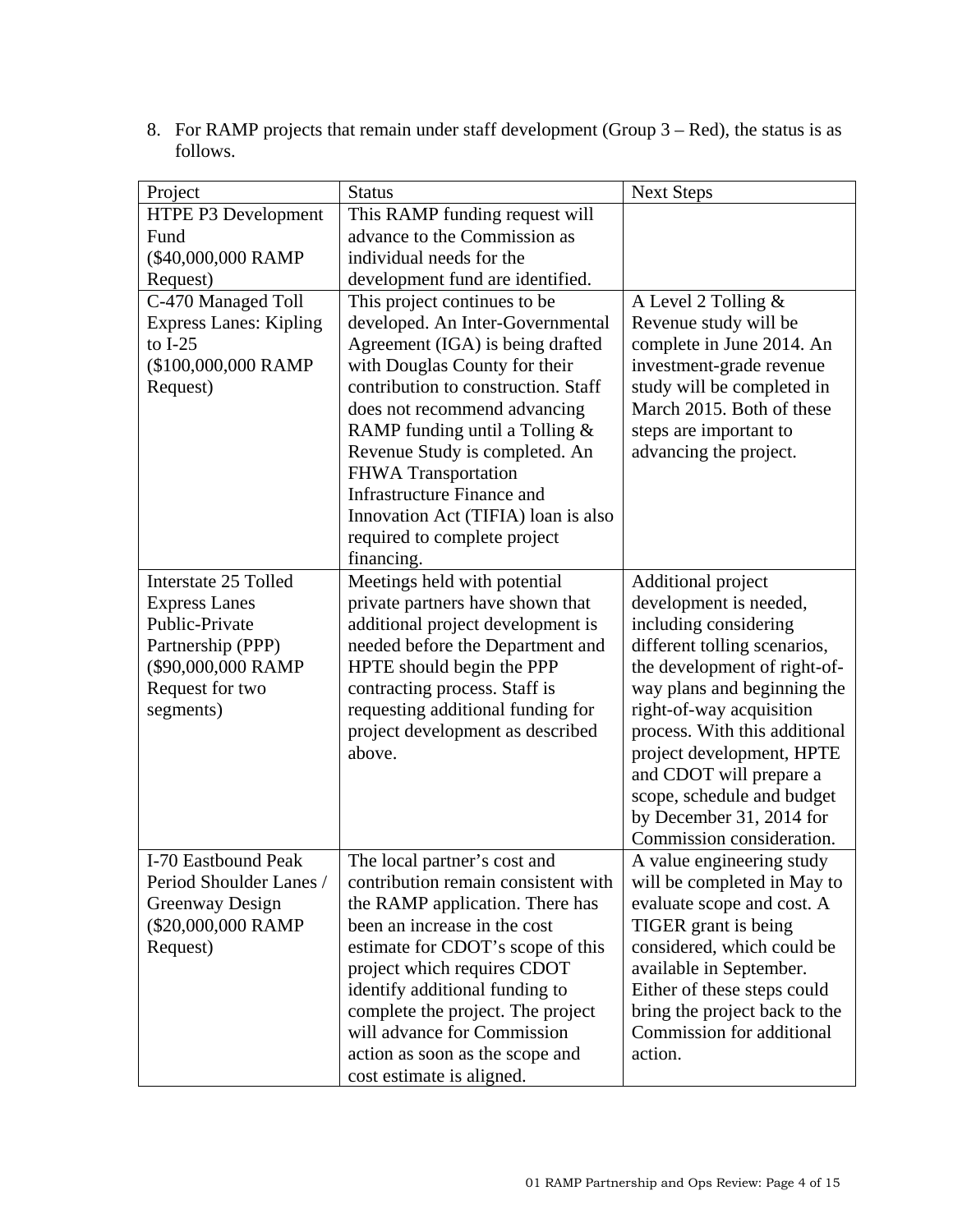The following options have been identified for Transportation Consideration of these staff recommendations for RAMP projects.

#### *Option A*

Move Group 2 projects to Group 1 and pass the resolutions as recommended by staff. The CFO will have authorization to budget the RAMP funding on these projects without further action by the commission, 5% on the newly adopted Operations Projects, 10% for the I-25 North project and the remaining RAMP funding for the projects recommended by staff.

#### *Option B*

Pass the resolutions for selected projects on these lists, providing the CFO authorization described above. The Commission would provide direction for individual projects to be made consistent with the Commission's intention for the RAMP program and staff will work to that end.

#### Attachments

- 1. List of project recommended for the RAMP operations program "RAMP Operations Projects – Recommendations 3/20/2014"
- 2. Complete list of RAMP Partnership and Operations projects "RAMP Partnership and Operations - Program Summary 3-20-2014"
- 3. List of recommended projects including a summary of budget estimates "Partnership and Operations Projects - Staff Recommendation List 3/20/2014"
- 4. HPTE memorandum dated February 28, 2014 regarding the "Extension of RAMP Deadline for I-25N Project"
- 5. Draft Commission Resolution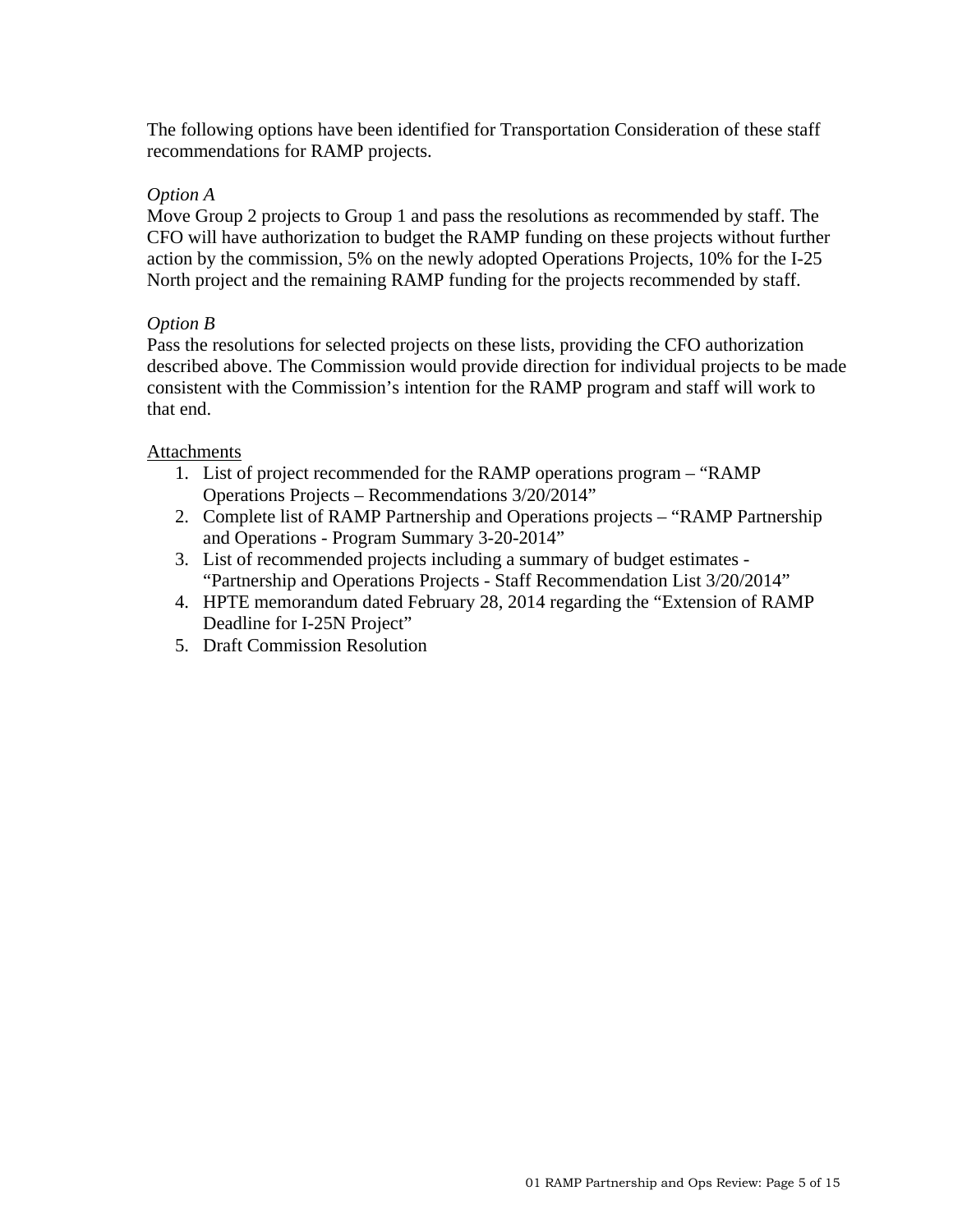|           |                                                                      | <b>TC Approved Operations Projects</b>                                              |                           |                     |
|-----------|----------------------------------------------------------------------|-------------------------------------------------------------------------------------|---------------------------|---------------------|
| Tracking# | Project Name                                                         | County                                                                              | <b>Total Project Cost</b> | <b>RAMP Request</b> |
| N/A       | Total of (31) Projects Selected by Commission Action                 | N/A                                                                                 | \$94,942,791              | \$65,641,791        |
|           | <b>TOTAL - TC Approved Operations Projects</b>                       | \$94,942,791                                                                        | \$65,641,791              |                     |
|           | <b>Candidate Operations Projects - Staff Recommendation 3/20/14</b>  |                                                                                     |                           |                     |
| Tracking# | Project Name                                                         | County                                                                              | <b>Total Project Cost</b> | <b>RAMP Request</b> |
| $0-7$     | Enhanced Incident Management Software - Phase II                     | Statewide                                                                           | \$2,000,000               | \$2,000,000         |
| $O-8$     | Integration of CAD Dispatch Systems - Phase I                        | Denver / Douglas / Adams / Arapahoe                                                 | \$250,000                 | \$250,000           |
| $O-9$     | Upgrade Snow Plows with Advanced Instrumentation                     | Denver / Clear Creek / Gilpin / Arapahoe /<br>Douglas                               | \$300,000                 | \$300,000           |
| $O-10$    | Maintenance Decision Support System (MDSS)                           | Statewide                                                                           | \$250,000                 | \$250,000           |
| $0 - 11$  | I-25: Expansion of Traffic and Weather Surveillance                  | Denver / Douglas / Adams / Arapahoe                                                 | \$2,200,000               | \$2,200,000         |
| $O-12$    | I-70: Expansion of Traffic and Weather Surveillance                  | Clear Creek / Summit / Eagle / Jefferson                                            | \$2,500,000               | \$2,500,000         |
| $O-13$    | <b>Enhancing Incident Detection Capabilities</b>                     | Adams / Denver / Arapahoe                                                           | \$300,000                 | \$300,000           |
| $O-14$    | Operation Data Integration                                           | Statewide                                                                           | \$500,000                 | \$500,000           |
| $O-15$    | On-Scene Incident Command Vehicles Communication<br>Equipment        | Denver / Douglas / Adams / Arapahoe /<br>Broomfield / Gilpin / Clear Creek / Summit | \$182,000                 | \$182,000           |
| $1 - 77$  | New Ramp Meters and Ramp Meter Upgrades                              | Denver / Douglas / Adams / Arapahoe /<br>Clear Creek / Jefferson                    | \$965,000                 | \$965,000           |
| $3 - 51$  | US 40 Berthoud Pass Remote Avalanche Control System<br>Pilot Program | Clear Creek / Grand                                                                 | \$1,000,000               | \$1,000,000         |
|           | <b>TOTAL - Candidate Operations Projects</b>                         |                                                                                     | \$10,447,000              | \$10,447,000        |
|           | <b>TOTAL - Operations Projects</b>                                   |                                                                                     | \$105,389,791             | \$76,088,791        |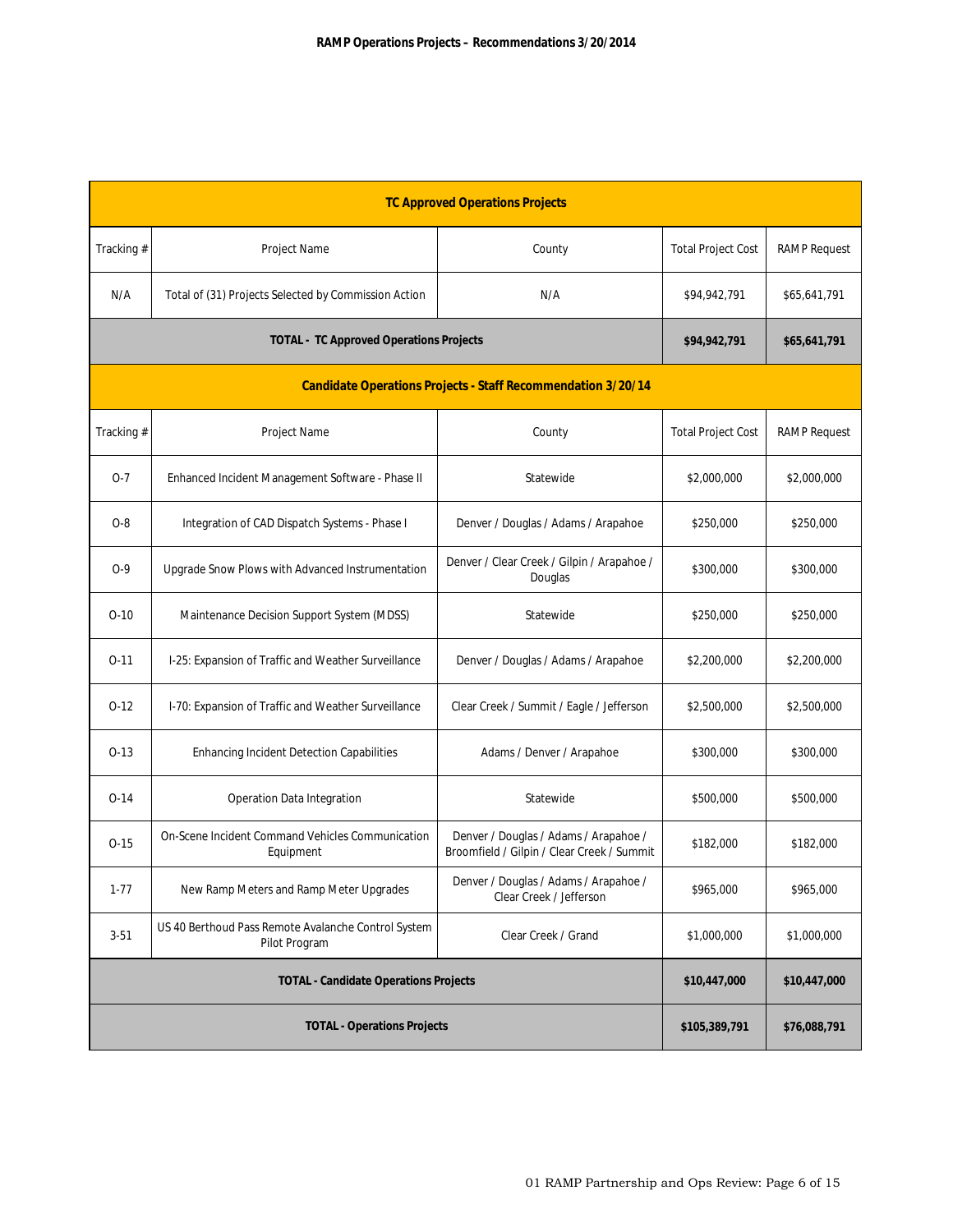|            | <b>Public-Private Partnerships: HPTE P3 Projects</b>                                                          |                     |                           |                     |                                                                                                                                               | Public-Public Partnership Projects: Large Projects \$20 M + |                                        |                                 |                      |                                                                                                                                                 | <b>Operations Projects</b>                                   |                           |                            |
|------------|---------------------------------------------------------------------------------------------------------------|---------------------|---------------------------|---------------------|-----------------------------------------------------------------------------------------------------------------------------------------------|-------------------------------------------------------------|----------------------------------------|---------------------------------|----------------------|-------------------------------------------------------------------------------------------------------------------------------------------------|--------------------------------------------------------------|---------------------------|----------------------------|
| Tracking # | <b>Project Name</b>                                                                                           | County              | <b>Total Project Cost</b> | <b>RAMP</b> Request | Tracking#<br><b>Project Name</b>                                                                                                              | County                                                      | <b>Total Project Cost</b>              | <b>RAMP</b> Request             | Tracking #           | Project Name                                                                                                                                    | County                                                       | <b>Total Project Cost</b> | <b>RAMP Request</b>        |
| $1 - 2$    | -470 Managed Tolled Express Lanes: Kipling to I-25 (pending<br>P3 financial review and local govt. agreement) | Douglas             | \$200,000,000             | \$100,000,000       | $1 - 15$<br>US 6 and 19th St. Intersection Grade Separation                                                                                   | Jefferson                                                   | \$25,000,000                           | \$20,000,000                    | $1-9$                | I-70 Eastbound Peak Period Shoulder Lanes                                                                                                       | Clear Creek                                                  | \$34,000,000              | \$20,000,000               |
| $4-5(a)$   | -25: 120th to SH 7*<br><b>Tolled Express Lanes</b><br>(pending local govt. agreement)                         |                     | \$1,040,000,00            | \$55,000,000        | $1-19$<br>Colorado Blvd. in Idaho Springs Final Phase and Devolution                                                                          | Clear Creek                                                 | \$21,900,000                           | \$21,900,00                     | $1-27$               | SH-74 South of El Rancho Safety Shoulders                                                                                                       | efferson                                                     | \$57.94                   | \$57,947                   |
| $4-5(b)$   | I-25: SH 7 North Tolled<br><b>Express Lanes</b>                                                               | Broomfield.<br>Veld |                           | \$35,000,000        | ederal Blvd: 6th to Howard Reconstruction and Multimodal<br>$1 - 37$<br><b>Improvements</b>                                                   | Denver                                                      | \$29,203,88                            | \$23,363,10                     |                      | 1-41 State Highway Signal Upgrades - Phase I - Colfax Signals                                                                                   | <b>Denver</b>                                                | \$1,405,000               | \$1,300,000                |
| N/A        | <b>WB Twin Tunnels Expansion</b>                                                                              | Clear Creek         | \$55,000,000              | \$48,000,000        | 1-46 I-25 and Arapahoe Rd. Interchange                                                                                                        | Arapahoe                                                    | \$74,000,000                           | \$50,400,000                    |                      | 1-42 State Highway Signal Upgrades - Phase III - Denver Slipfit Traffic Signals                                                                 | )enver                                                       | \$505,000                 | \$400.000                  |
| N/A        | HPTE P3 Development Fund                                                                                      | N/A                 | >\$200,000,00             | \$40,000,000        | -25 and Cimarron Interchange Reconstruction<br>$2 - 21$                                                                                       | El Paso                                                     | \$95,000,000                           | \$24,000,00                     | $1 - 44$             | State Highway Signal Upgrades - Phase I - Santa Fe and Evans Traffic Signal                                                                     | <b>Denver</b>                                                | \$585,000                 | \$500,000                  |
|            | TOTAL- Public-Private Partnerships: HPTE P3 Projects                                                          |                     | > \$1,495,000,000         | \$278,000,000       | -25 Ilex to 1st St. in Pueblo <i>(includes devolution match in RAMP request)</i> Pueblo<br>2-31                                               |                                                             | \$33,200,000                           | \$22,000,000                    | $1-51$               | Continuous Flow Metering (CFM), Weight-in-Motion (WIM), and Relocated<br>Portal Attendant Stations at Eisenhower-Johnson Memorial Tunnel (EJMT) | Summit / Clear Creek                                         | \$2,575,000               | \$2,575,000                |
|            | 4-5a in Region 1, 4-5b in Region 4                                                                            |                     |                           |                     |                                                                                                                                               |                                                             | \$46,000,000                           | \$36,222,00                     |                      | New Traffic Signal Controllers for Congested Corridors in the Denver<br>Metropolitan Area                                                       | Arapahoe / Broomfield /                                      | \$1,060,000               | \$1,060,000                |
|            |                                                                                                               |                     |                           |                     | $3 - 40$<br>SH 9 Grand County Safety Improvement Project<br>TOTAL- Public-Public Partnership Projects (Large)                                 | Grand                                                       | \$324,303,881                          | \$197,885,10                    | $1 - 53$             |                                                                                                                                                 | Denver / Jefferson                                           |                           |                            |
|            | trikethough indicates a project that has been withdrawn after TC approval on 10/16/2013.                      |                     |                           |                     | Public-Public Partnership Projects: Medium Projects \$10 M - \$19.9 M                                                                         |                                                             |                                        |                                 | $1-54$<br>1-56       | -76 at 88th Ave. Interchange Improvements (MP 10)<br>JS 285 at Mount Evans Blvd./Pine Valley Rd. (MP 229)                                       | Adams<br>efferson                                            | \$1,050,000<br>\$422,000  | \$1,050,000<br>\$422,000   |
|            |                                                                                                               |                     |                           |                     | <b>Project Name</b><br>Tracking #                                                                                                             | County                                                      | <b>Total Project Cost</b>              | <b>RAMP</b> Request             | $1 - 59$             | SH 86 Intersection Improvement at Crowfoot Valley Rd. (MP 101.53)                                                                               | <b>Douglas</b>                                               | \$516,000                 | \$516,000                  |
|            |                                                                                                               |                     |                           |                     | $1 - 7$<br>Eisenhower-Johnson Memorial Tunnels (EJMT) Fire Suppression System                                                                 | Clear Creek /<br>Summit                                     | \$25,000,000                           | \$9,000.00                      | $1-63$               | -70 at Grapevine Rd. (MP 256.0)                                                                                                                 | efferson                                                     | \$189,000                 | \$189,000                  |
|            |                                                                                                               |                     |                           |                     | SH 2 in Commerce City Widening and Devolution<br>$1 - 14$                                                                                     | Adams                                                       | \$20,800,000                           | \$13,600,00                     | $2-8$                | US 24 / Judge Orr Rd. Intersection Improvement                                                                                                  | I Paso                                                       | \$2,000,000               | \$2,000,000                |
|            |                                                                                                               |                     |                           |                     | -25 Fillmore Interchange Diverging Diamond Interchange (DDI)<br>$2 - 22$<br>Conversion                                                        | El Paso                                                     | \$21,300,000                           | \$11,000,000                    | $2-9$                | JS 50 / Dozier Ave. Intersection Improvement (companion project to 2-20)                                                                        | remont                                                       | \$1,000,000               | \$1,000,000                |
|            |                                                                                                               |                     |                           |                     | I-70 Simba Run Underpass<br>$3-9$<br>SH 9 - Frisco to Breckenridge: Iron Springs Phase and Vail Pass Multi-Use                                | Eagle                                                       | \$20,800,000                           | \$14,600,00                     | $2 - 10$             | JS 50 / Purcell and US 50 / McCullock Intersection Improvement<br>JS 50 / 32nd Ln., US 50 / Cottonwood Ave., US 50 / 34th Ln. Intersection      | Pueblo                                                       | \$1,200,000               | \$1,200,000                |
|            |                                                                                                               |                     |                           |                     | 3-12/29 Path Devolution                                                                                                                       | Summit                                                      | \$21,985,000                           | \$17,500,00                     | $2 - 17$             | mprovements                                                                                                                                     | Pueblo                                                       | \$1,500,000               | \$1,500,000                |
|            |                                                                                                               |                     |                           |                     | North College / US 287 Conifer to Laporte Bypass<br>$4 - 20$                                                                                  | Larimer                                                     | \$36,000,000                           | \$17,500,00                     | $3 - 33$             | -70 Vail Chain Station Improvements                                                                                                             | Eagle                                                        | \$4,500,000               | \$4,500,000                |
|            |                                                                                                               |                     |                           |                     | 5-15 SH 62 Ridgway Street Improvements (pending approval of local match) Ouray                                                                |                                                             | \$13,791,257                           | \$10,494,50                     | $3 - 34$             | I-70 Glenwood Canvon Variable Speed Signing                                                                                                     | Garfield / Eagle                                             | \$2,200,000               | \$2,200,000                |
|            |                                                                                                               |                     |                           |                     | TOTAL- Public-Public Partnership Projects (Medium)                                                                                            |                                                             | \$159,676,257                          | \$93,694,50                     | $4 - 13$             | Adaptive Signal Control - US85 Greeley                                                                                                          | Neld                                                         | \$750,000                 | \$600,000                  |
|            |                                                                                                               |                     |                           |                     | <b>Public-Public Partnership Projects: Small Projects &lt;\$10 M</b>                                                                          |                                                             |                                        |                                 | $4 - 35$             | Loveland I-25 and Crossroads Blvd. Anti-Icing Spray System                                                                                      | Larimer                                                      | \$250,000                 | \$200,000                  |
|            |                                                                                                               |                     |                           |                     | Tracking #<br>Project Name<br>$2-1$<br>SH 67 in Victor Devolution (cash payment)                                                              | County<br>Teller                                            | <b>Total Project Cost</b><br>\$307,702 | <b>RAMP</b> Request<br>\$307,70 | $4 - 36$<br>$4 - 41$ | oveland Road Weather Information System (RWIS) Update / Expansion<br>Adaptive signals on US 34 Bypass in Greeley                                | Larimer<br>Weld                                              | \$380,000<br>\$500,000    | \$304,000<br>\$400,000     |
|            |                                                                                                               |                     |                           |                     |                                                                                                                                               |                                                             |                                        |                                 |                      |                                                                                                                                                 | Neld / Morgan / Washington /                                 |                           |                            |
|            |                                                                                                               |                     |                           |                     | US 160 Turnouts<br>$2 - 5$                                                                                                                    | Huerfano                                                    | \$1,015,000                            | \$840,000                       | $4 - 42$             | Fiber Optics and ITS Devices on I-76<br>Adaptive Signals on SH 119 Airport Rd. to Zlaten Dr. in Longmont / Adaptive                             | ogan / Sedg.                                                 | \$11,000,000              | \$5,000,000                |
|            |                                                                                                               |                     |                           |                     | $2 - 7$<br>US 24 Business Route Devolution (cash payment)<br>JS 50 / Dozier / Steinmeier Intersection / Signal Improvements                   | El Paso                                                     | \$2,602.475                            | \$2,602,47                      |                      | 4-44/49 Signals on SH 119: I-25 to WCR 3.5                                                                                                      | Boulder / Weld                                               | \$1,850,000               | \$1,680,000                |
|            |                                                                                                               |                     |                           |                     | $2-20$<br>(companion project to 2-9)                                                                                                          | Fremont                                                     | \$1,500,000                            | \$1,200,000                     | 4-50                 | iber Optic Communication from I-25 to CDOT West Yard                                                                                            | arimer / Weld                                                | \$1,700,000               | \$1,700,000                |
|            |                                                                                                               |                     |                           |                     | 2-23 SH 21 / Old Ranch Rd. Interchange Completion                                                                                             | El Paso                                                     | \$9,266,000                            | \$600,000                       | 4-66                 | Adaptive Traffic Signals System along US 287 (Main St.) in Longmont                                                                             | Boulder<br>/ Montezuma / La Plata                            | \$1,760,000               | \$1,100,000                |
|            |                                                                                                               |                     |                           |                     | I-25A Exit 18 NW Frontage Rd. Devolution (cash payment)<br>$2 - 27$                                                                           | Las Animas                                                  | \$110.544                              | \$110,544                       | $5 - 3$              | US 160 Corridor Signalized Intersection Improvements and Signal Coordination Archuleta / Rio Grande                                             |                                                              | \$3,757,844               | \$3,757,844                |
|            |                                                                                                               |                     |                           |                     | 1-25 Exit 11 SW Frontage Rd. Devolution (cash payment)<br>2-29                                                                                | <b>Las Animas</b>                                           | \$155.307                              | \$155,307                       | $O-1$                | iber Optic Backbone - I-25(Pueblo to Walsenburg); and US 285 (C-470 to<br>Conifer)                                                              | luerfano / Pueblo / Jefferson                                | \$7,000,000               | \$3,500,000                |
|            |                                                                                                               |                     |                           |                     | US 50 / SH 45 Interchange, Wills to Purcell-Pueblo (pending local govt.<br>agreement) (includes devolution match in RAMP request)<br>$2 - 33$ | Pueblo                                                      | \$10,000,000                           | \$5,000,000                     | $O-2$                | -70 Mountain Corridor Wireless Improvement                                                                                                      | Clear Creek / Summit                                         | \$5,300,000               | \$1,700,000                |
|            |                                                                                                               |                     |                           |                     | 3-6 SH 6 / SH 13 in Rifle Devolution                                                                                                          | Garfield                                                    | \$5,600,000                            | \$5,600,000                     | $O-3$                | <b>CDOT ITS Information Kiosks-Pilot Project</b>                                                                                                | Statewide                                                    | \$480,000                 | \$480,000                  |
|            |                                                                                                               |                     |                           |                     | 3-14   I-70 Eagle Interchange Upgrade<br>I-70 Exit 31 Horizon Drive                                                                           | Eagle                                                       | \$9.887.365<br>\$5,000,000             | \$3,500,000<br>\$4,000,000      | $O-4$                | Regional Satellite Solar Powered Cameras (LiveView)                                                                                             | Statewide                                                    | \$1,750,000               | \$1,750,000<br>\$3,000,000 |
|            |                                                                                                               |                     |                           |                     | $3 - 24$                                                                                                                                      | Mesa                                                        |                                        |                                 | $O-6$                | Enhanced Traffic Incident Management Software - Phase I                                                                                         | Statewide                                                    | \$3,700,000               |                            |
|            |                                                                                                               |                     |                           |                     | $3 - 31$<br>US 40 Improvements in Fraser<br>US 34 in Estes Park Improvements and Devolution<br>$4-6$                                          | Grand<br>Larimer                                            | \$1,950,390<br>\$16,000,000            | \$1,267,75<br>\$4,200,000       |                      | TOTAL- TC Approved Operations Projects                                                                                                          |                                                              | \$94,942,79               | \$65,641,791               |
|            |                                                                                                               |                     |                           |                     | H 14 / Greenfields Ct. - Frontage Rd. Relocation and Intersection<br>$4 - 25$<br>Improvements                                                 | Larimer                                                     | \$2,100,000                            | \$1,680,000                     |                      | Candidate Operations Projects - Staff Recommendation 3/20/14                                                                                    |                                                              |                           |                            |
|            |                                                                                                               |                     |                           |                     | 4-28 SH 392 & CR 47 Intersection Safety Improvements                                                                                          | Weld                                                        | \$3,685,180                            | \$1,842,590                     | Tracking #           | Project ivanie                                                                                                                                  | county                                                       | Total Project Cost        | <b>RAMP Request</b>        |
|            |                                                                                                               |                     |                           |                     | 4-29 US 34 & CR 49 Intersection Safety Improvements                                                                                           | Weld                                                        | \$2,200,000                            | \$1,500,000                     |                      | 0-7 Enhanced Incident Management Software - Phase II                                                                                            | Statewide<br>Denver / Douglas / Adams /                      | \$2,000,000               | \$2,000,000                |
|            |                                                                                                               |                     |                           |                     | 4-30 SH 392 & CR 74 Intersection Safety Improvements<br>Turning Lanes at US 34 and County Road H / US 385 & YCR 33.6 / US 34 &                | Weld                                                        | \$2,249,875                            | \$1,000,000                     |                      | O-8 Integration of CAD Dispatch Systems - Phase I                                                                                               | Arapahoe<br>Denver / Clear Creek / Gilpin.                   | \$250,000                 | \$250,000                  |
|            |                                                                                                               |                     |                           |                     | 4-34/51/52 YCR J                                                                                                                              | /uma                                                        | \$1,752,000                            | \$944,200                       | $O-9$                | Upgrade Snow Plows with Advanced Instrumentation                                                                                                | Arapahoe / Douglas                                           | \$300,000                 | \$300,000                  |
|            |                                                                                                               |                     |                           |                     | SH 119 Diagonal: 30th to Foothills Parkway Multi-modal Improvements<br>4-54<br>Project                                                        | Boulder                                                     | \$5,570,000                            | \$4,456,000                     |                      | O-10 Maintenance Decision Support System (MDSS)                                                                                                 | Statewide                                                    | \$250,000                 | \$250,000                  |
|            |                                                                                                               |                     |                           |                     | SH 119 Boulder Canyon Trail Extension<br>4-58                                                                                                 | Boulder                                                     | \$5,466,350                            | \$4,373,080                     | O-11                 | I-25: Expansion of Traffic and Weather Surveillance                                                                                             | Denver / Douglas / Adams /<br>Arapahoe                       | \$2,200,000               | \$2,200,000                |
|            |                                                                                                               |                     |                           |                     | US 550 Sky Rocket Box Culvert Replacement<br>$5-6$                                                                                            | Ouray                                                       | \$2,000,000                            | \$1,600,000                     | $O-12$               | I-70: Expansion of Traffic and Weather Surveillance                                                                                             | Clear Creek / Summit / Eagle /<br>Jefferson                  | \$2,500,000               | \$2,500,000                |
|            |                                                                                                               |                     |                           |                     | 5-8 SH 172 / 151 Signalization                                                                                                                | La Plata                                                    | \$1,800,000                            | \$1,430,000                     | $O-13$               | <b>Enhancing Incident Detection Capabilities</b>                                                                                                | Adams / Denver / Arapahoe                                    | \$300,000                 | \$300,000                  |
|            |                                                                                                               |                     |                           |                     | 5-10 US 160 / Wilson Gulch Road Extension                                                                                                     | La Plata                                                    | \$6,400,000                            | \$4,288,000                     |                      | O-14 Operation Data Integration                                                                                                                 | Statewide                                                    | \$500,000                 | \$500,000                  |
|            |                                                                                                               |                     |                           |                     |                                                                                                                                               |                                                             |                                        |                                 |                      |                                                                                                                                                 | Denver / Douglas / Adams /<br>Arapahoe / Broomfield / Gilpin |                           |                            |
|            |                                                                                                               |                     |                           |                     | 5-13 SH 145 at CR P Safety Improvements                                                                                                       | Montezuma                                                   | \$1,660,194                            | \$1,577,185                     |                      | O-15 On-Scene Incident Command Vehicles Communication Equipment                                                                                 | Clear Creek / Summit                                         | \$182,000                 | \$182,000                  |
|            |                                                                                                               |                     |                           |                     |                                                                                                                                               |                                                             |                                        |                                 |                      |                                                                                                                                                 | Denver / Douglas / Adams /<br>Arapahoe / Clear Creek /       |                           |                            |
|            |                                                                                                               |                     |                           |                     | 5-14 US 285 Antonito Storm Drain System Replacement                                                                                           | Conejos                                                     | \$2,742,429                            | \$2,193,944                     |                      | 1-77 New Ramp Meters and Ramp Meter Upgrades                                                                                                    | Jefferson                                                    | \$965,000                 | \$965,000                  |
|            |                                                                                                               |                     |                           |                     | US 24 Enhancement Project in Buena Vista<br>$5 - 18$<br>TOTAL- Public-Public Partnership Projects (Small)                                     | Chaffee                                                     | \$2,497,090                            | \$1,997,090                     | $3 - 51$             | US 40 Berthoud Pass Remote Avalanche Control System Pilot Program<br><b>TOTAL- Candidate Operations Projects</b>                                | Grand / Clear Creek                                          | \$1,000,000               | \$1,000,000                |
|            |                                                                                                               |                     |                           |                     |                                                                                                                                               |                                                             | \$103,517,901                          | \$58,265,871                    |                      |                                                                                                                                                 |                                                              | \$10,447,000              | \$10,447,000               |
|            |                                                                                                               |                     |                           |                     | TOTAL- Public-Public Partnership Projects                                                                                                     |                                                             | \$587,498,039                          | \$349,845,485                   |                      | <b>TOTAL- Operations Projects</b>                                                                                                               |                                                              | \$105,389,79              | \$76,088,791               |
|            |                                                                                                               |                     |                           |                     |                                                                                                                                               |                                                             |                                        |                                 |                      | Strikethough indicates a project that staff has recommended be withdrawn after TC approval on 10/16/2013.                                       |                                                              |                           |                            |

|            | <b>Public-Private Partnerships: HPTE P3 Projects</b>                                                           |                      |                           |                     |
|------------|----------------------------------------------------------------------------------------------------------------|----------------------|---------------------------|---------------------|
| Tracking # | Project Name                                                                                                   | County               | <b>Total Project Cost</b> | <b>RAMP</b> Request |
| $1 - 2$    | C-470 Managed Tolled Express Lanes: Kipling to I-25 (pending<br>P3 financial review and local govt. agreement) | Douglas              | \$200,000,000             | \$100.000.000       |
| $4-5(a)$   | I-25: 120th to SH 7*<br><b>Tolled Express Lanes</b><br>(pending local govt. agreement)                         |                      | \$1.040.000.000           | \$55,000,000        |
| $4-5(b)$   | I-25: SH 7 North Tolled<br><b>Express Lanes</b>                                                                | Broomfield /<br>Weld |                           | \$35,000,000        |
| N/A        | <b>WB Twin Tunnels Expansion</b>                                                                               | <b>Clear Creek</b>   | \$55,000,000              | \$48,000,000        |
| N/A        | HPTE P3 Development Fund                                                                                       | N/A                  | >\$200.000.000            | \$40,000,000        |
|            | TOTAL- Public-Private Partnerships: HPTE P3 Projects                                                           |                      | >\$1.495.000.000          | \$278,000,000       |

| <b>Public-Private Partnerships: HPTE P3 Projects</b> |              |                           |                     |
|------------------------------------------------------|--------------|---------------------------|---------------------|
| t Name:                                              | County       | <b>Total Project Cost</b> | <b>RAMP</b> Request |
| Lanes: Kipling to I-25 (pending<br>vt. agreement)    | Douglas      | \$200,000,000             | \$100,000,000       |
|                                                      |              |                           |                     |
| ending local govt. agreement)                        | Broomfield / | \$1,040,000,000           | \$55,000,000        |
|                                                      | Weld         | \$55,000,000              | \$35,000,000        |
|                                                      | Clear Creek  |                           | \$48,000,000        |
|                                                      | N/A          | >\$200,000,000            | \$40,000,000        |
| artnerships: HPTE P3 Projects                        |              | >\$1,495,000,000          | \$278,000,000       |
|                                                      |              |                           |                     |
|                                                      |              |                           |                     |
| ithdrawn after TC approval on 10/16/2013.            |              |                           |                     |
|                                                      |              |                           |                     |
|                                                      |              |                           |                     |
|                                                      |              |                           |                     |
|                                                      |              |                           |                     |
|                                                      |              |                           |                     |
|                                                      |              |                           |                     |
|                                                      |              |                           |                     |
|                                                      |              |                           |                     |
|                                                      |              |                           |                     |
|                                                      |              |                           |                     |
|                                                      |              |                           |                     |
|                                                      |              |                           |                     |
|                                                      |              |                           |                     |
|                                                      |              |                           |                     |
|                                                      |              |                           |                     |
|                                                      |              |                           |                     |
|                                                      |              |                           |                     |
|                                                      |              |                           |                     |
|                                                      |              |                           |                     |
|                                                      |              |                           |                     |
|                                                      |              |                           |                     |
|                                                      |              |                           |                     |
|                                                      |              |                           |                     |
|                                                      |              |                           |                     |
|                                                      |              |                           |                     |
|                                                      |              |                           |                     |
|                                                      |              |                           |                     |
|                                                      |              |                           |                     |
|                                                      |              |                           |                     |
|                                                      |              |                           |                     |
|                                                      |              |                           |                     |
|                                                      |              |                           |                     |
|                                                      |              |                           |                     |
|                                                      |              |                           |                     |
|                                                      |              |                           |                     |
|                                                      |              |                           |                     |
|                                                      |              |                           |                     |
|                                                      |              |                           |                     |
|                                                      |              |                           |                     |
|                                                      |              |                           |                     |
|                                                      |              |                           |                     |
|                                                      |              |                           |                     |
|                                                      |              |                           |                     |
|                                                      |              |                           |                     |
|                                                      |              |                           |                     |

\*4-5a in Region 1, 4-5b in Region 4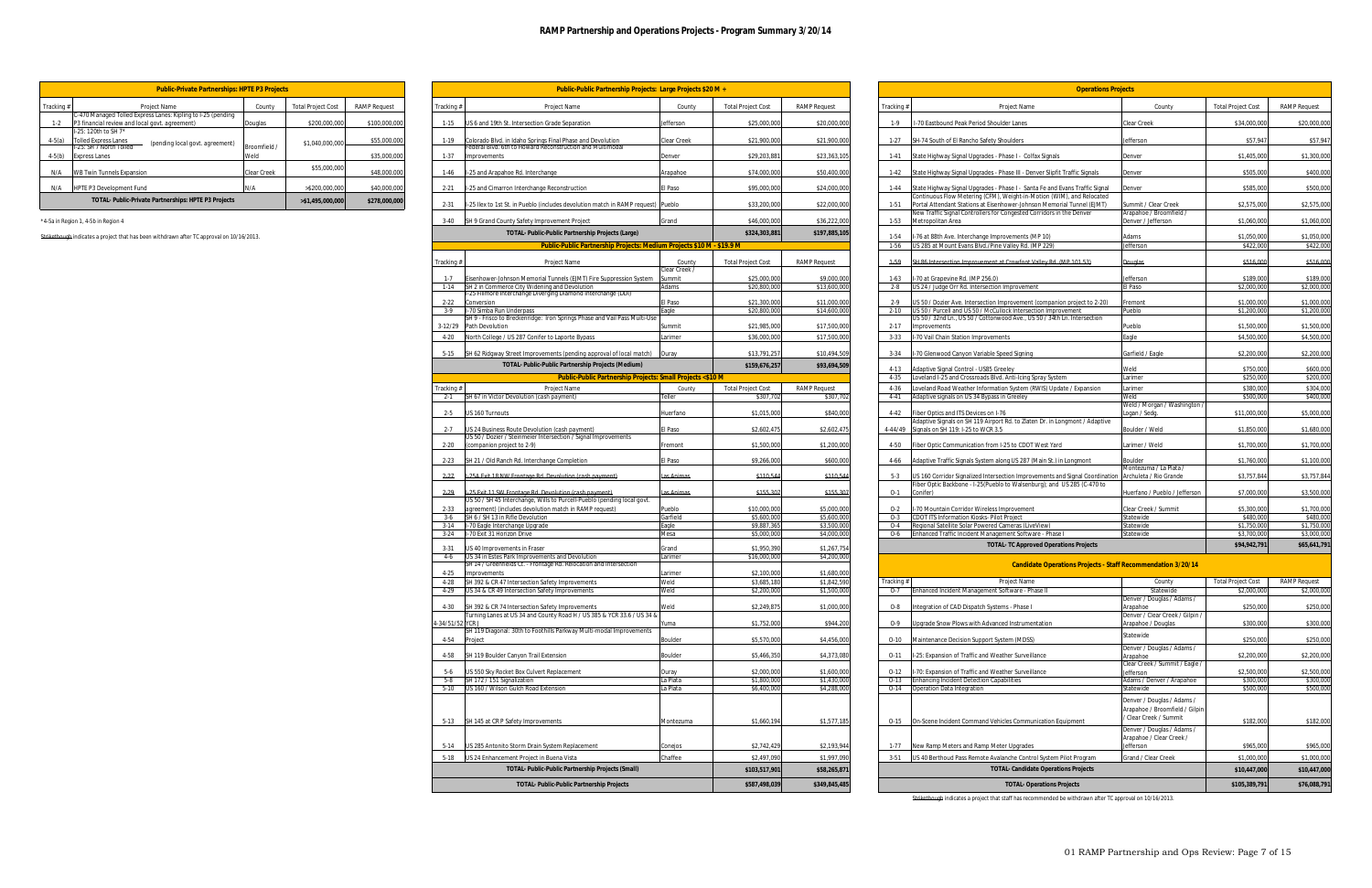**Public-Private (HTPE) Partnership Projects**

|               | Tracking # | <b>Project Name</b>                                               | <b>TC Approved Total</b><br><b>Project Cost</b> | <b>Estimated Total</b><br><b>Project Cost</b> | <b>Total Project Cost Delta</b> | TC Approved RAMP RAMP Request NAME<br>Request |              | $\vert$ RAMP Request<br>Delta | Local | In Kind<br>Contribution Contributions | Local Delta | Other Funds | Other Funds<br>Delta | Recommendation      |
|---------------|------------|-------------------------------------------------------------------|-------------------------------------------------|-----------------------------------------------|---------------------------------|-----------------------------------------------|--------------|-------------------------------|-------|---------------------------------------|-------------|-------------|----------------------|---------------------|
|               | N/A        | Total of (1) Project Approved<br>by Commission Action in Feb 2014 | \$55,000,000                                    | \$55,000,000                                  | \$0                             | \$48,000,000                                  | \$48,000,000 | \$0                           | \$0   | \$0                                   | $\sigma$    | \$7,000,000 |                      | TC Approved Funding |
| $\sim$ $\sim$ |            |                                                                   |                                                 |                                               |                                 |                                               |              |                               |       |                                       |             |             |                      |                     |
|               |            |                                                                   |                                                 |                                               |                                 |                                               |              |                               |       |                                       |             |             |                      |                     |
|               |            | Staff Recommends Budgeting Funds (Group 1)                        | \$55,000,000                                    | \$55,000,000                                  | \$0                             | \$48,000,000                                  | \$48,000,000 | <b>kn</b>                     |       |                                       |             | \$7,000,000 | $\mathfrak{c}_0$     |                     |
|               |            |                                                                   |                                                 |                                               |                                 |                                               |              |                               |       |                                       |             |             |                      |                     |

| $\blacksquare$ Tracking $\blacksquare$ | viect Name | <b>Total Project Cost</b> | <b>Estimated Total</b><br>Project Cost | <b>NDAMD</b><br><b>TC Approved RAM</b><br><b>Request</b> |               | Delta | Local | In Kind | Local Delta | Other Funds  | Other Funds<br>D <sub>0</sub> H <sub>2</sub> | Recommendation |
|----------------------------------------|------------|---------------------------|----------------------------------------|----------------------------------------------------------|---------------|-------|-------|---------|-------------|--------------|----------------------------------------------|----------------|
|                                        |            |                           |                                        |                                                          |               |       |       |         |             |              |                                              |                |
|                                        |            |                           |                                        |                                                          | $\sim$ $\sim$ |       |       |         |             | <b>SALES</b> |                                              |                |

|              | Key                                                       |
|--------------|-----------------------------------------------------------|
|              | Staff Recommends Budgeting Funds (Group 1)                |
|              | <b>Staff Recommends Budgeting Funds (Group 2)</b>         |
|              | Staff Recommends Further Development (Group 3)            |
|              | Projects that have been Withdrawn or Removed (Group 4)    |
|              |                                                           |
|              | Numbers are shown as a COST VARIANCE                      |
| $-$4,800.00$ | Numbers shown in red with a negative represent an overage |
| \$6,000.00   | Numbers shown in green represent an underage              |

**4 SUB-TOTAL Public-Public Partnership Projects \$1,495,000,000 \$1,532,000,000 -\$37,000,000 \$278,000,000 \$315,000,000 -\$37,000,000 \$10,000,000 \$5,500,000 \$0 \$251,500,000 \$0**

|                      | Tracking # | Project Name                                      | <b>Total Project Cost</b> | <b>Estimated Total</b><br><b>Project Cost</b> | <b>Total Project Cost Delta</b> | <b>TC Approved RAMP</b><br>Request | RAMP Request RAMP Request | Delta            | Local<br>Contribution | In Kind<br>Contributions | Local Delta | Other Funds   | Other Funds<br>Delta | Recommendation                                                                                                                                                                                                                                                              |
|----------------------|------------|---------------------------------------------------|---------------------------|-----------------------------------------------|---------------------------------|------------------------------------|---------------------------|------------------|-----------------------|--------------------------|-------------|---------------|----------------------|-----------------------------------------------------------------------------------------------------------------------------------------------------------------------------------------------------------------------------------------------------------------------------|
| ് ന<br>$\frac{1}{2}$ | $1-2$      | C-470 Managed Toll Express Lanes: Kipling to I-25 | \$200,000,000             | \$237,000,000                                 | $-$ \$37,000,000                | \$100,000,000                      | \$137,000,000             | $-$ \$37,000,000 | \$10,000,000          | \$5,500,000              | \$0         | \$84,500,000  | \$0                  | Staff Recommends Further Development                                                                                                                                                                                                                                        |
|                      | $4-5$      | I-25: Tolled Express Lanes: 120th to SH 7         |                           |                                               |                                 | \$55,000,000                       | \$55,000,000              | \$0              |                       |                          |             |               |                      | HTPE has requested an extension from April 7th, 2014, to<br>December 31st, 2014, to further refine and submit a more<br>accurate scope, schedule, and budget to the Commission.<br>Staff recommends TC approval to advance an additonal 5% of                               |
|                      | $4-2$      | I-25: Tolled Express Lanes: SH 7 North to SH 14   | \$1,040,000,000           | \$1,040,000,000                               | \$0                             | \$35,000,000                       | \$35,000,000              | \$0              |                       |                          |             |               |                      | the requested RAMP Funding for a total of 10% to continue<br>preconstruction activities on along the I-25 North corridor;<br>including design funds, ROW plans development, the<br>beginning of the ROW acquisition process, and outreach to<br>potential private partners. |
|                      | N/A        | HTPE P3 Development Fund                          | \$200,000,000             | \$200,000,000                                 | \$0                             | \$40,000,000                       | \$40,000,000              | \$0              | \$0                   | \$0                      | \$0         | \$160,000,000 | \$0                  | Staff Recommends Further Development                                                                                                                                                                                                                                        |
|                      |            | Staff Recommends Further Development (Group 3)    | \$1,440,000,000           | \$1,477,000,000                               | $-$ \$37,000,000                | \$230,000,000                      | \$267,000,000             | $-$ \$37,000,000 | \$10,000,000          | \$5,500,000              | \$0         | \$244,500,000 | \$0                  |                                                                                                                                                                                                                                                                             |
|                      |            |                                                   |                           |                                               |                                 |                                    |                           |                  |                       |                          |             |               |                      |                                                                                                                                                                                                                                                                             |

|                                                                     | <b>TOTAL F</b> | 00000 | $\sim$ $\sim$ $\sim$<br>,532,000,000 |       | \$278.000.000 | \$315<br>00-000- | -831<br>$\Omega$                                                                        | 0.000.000 | \$5,500,000 | $\mathfrak{C}$ | 325F |  |
|---------------------------------------------------------------------|----------------|-------|--------------------------------------|-------|---------------|------------------|-----------------------------------------------------------------------------------------|-----------|-------------|----------------|------|--|
| . Fransportation Commission 1<br>$\sim$<br>zeg Amoun<br>uve<br>начс |                |       |                                      | ، 42. |               |                  | $\overline{A}$ $\overline{A}$ $\overline{B}$ $\overline{B}$<br>1. <i>I</i> J <i>I</i> V |           |             |                |      |  |

|         |                                  | $\sim$ POD TO THE FORMULT ONLY TO THE FOLLOWING THE RESERVE TO THE RESERVE TO THE RESERVE TO THE RESERVE TO THE RESERVE TO THE RESERVE TO THE RESERVE TO THE RESERVE TO THE RESERVE TO THE RESERVE TO THE RESERVE TO THE RESERV | $V_{11}$ , $V_{21}$       | $V1$ , $V2$ , $V3$ , $V4$ , $V5$ | 401,000,000                     | $V = V_1$        | $\sqrt{2}$   | $\sqrt{2}$          | $v_1$        | 40,000,000    | $\vee$      | $V = V + V + V + V + V$ | $\vee$      |                |  |  |  |
|---------|----------------------------------|---------------------------------------------------------------------------------------------------------------------------------------------------------------------------------------------------------------------------------|---------------------------|----------------------------------|---------------------------------|------------------|--------------|---------------------|--------------|---------------|-------------|-------------------------|-------------|----------------|--|--|--|
|         |                                  |                                                                                                                                                                                                                                 |                           |                                  |                                 |                  |              |                     |              |               |             |                         |             |                |  |  |  |
|         | Tracking#                        | Project Name                                                                                                                                                                                                                    | <b>Total Project Cost</b> | <b>Estimated Total</b>           | <b>Total Project Cost Delta</b> | TC Approved RAMP | RAMP Request | <b>RAMP</b> Request | Local        | In Kind       | Local Delta | Other Funds             | Other Funds | Recommendation |  |  |  |
|         |                                  |                                                                                                                                                                                                                                 |                           | <b>Project Cost</b>              |                                 | Request          |              | $\lambda$           | Contribution | Contributions |             |                         | Delta       |                |  |  |  |
|         |                                  |                                                                                                                                                                                                                                 |                           |                                  |                                 |                  |              |                     |              |               |             |                         |             |                |  |  |  |
| Group 4 |                                  |                                                                                                                                                                                                                                 |                           |                                  |                                 |                  |              |                     |              |               |             |                         |             | None           |  |  |  |
|         |                                  |                                                                                                                                                                                                                                 |                           |                                  |                                 |                  |              |                     |              |               |             |                         |             |                |  |  |  |
|         | at have been Withdrawn (Group 4) |                                                                                                                                                                                                                                 |                           |                                  |                                 |                  |              |                     |              |               |             |                         |             |                |  |  |  |
|         |                                  |                                                                                                                                                                                                                                 |                           |                                  |                                 |                  |              |                     |              |               |             |                         |             |                |  |  |  |
|         |                                  |                                                                                                                                                                                                                                 |                           |                                  |                                 |                  |              |                     |              |               |             |                         |             |                |  |  |  |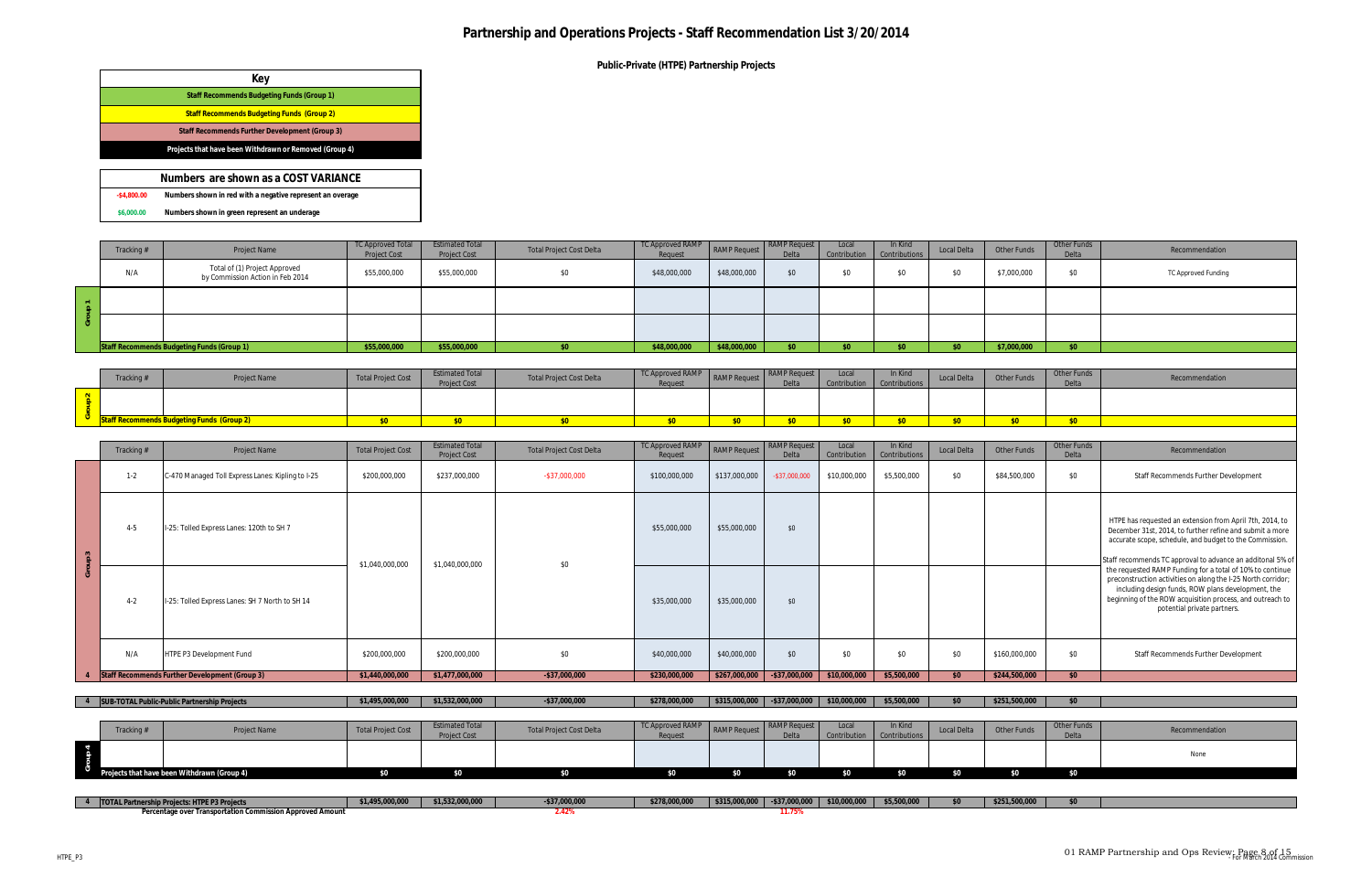**Public-Public Partnership Projects**

**-\$4,800.00 \$6,000.00 Numbers are shown as a COST VARIANCE Numbers shown in red with a negative represent an overage Numbers shown in green represent an underage**

|                  | Tracking#  | <b>Project Name</b>                                                 | <b>TC Approved Tota</b><br><b>Project Cost</b>  | <b>Estimated Total</b><br><b>Project Cost</b> | <b>Total Project</b><br>Cost Delta | <b>TC Approved RAMP</b><br>Reauest | <b>RAMP Request</b> | <b>RAMP</b> Request<br>Delta | Local<br>Contribution | In Kind<br>Contributions | Local Delta        | <b>Other Funds</b> | <b>Other Funds</b><br>Delta | Recommendation                                                                                   |
|------------------|------------|---------------------------------------------------------------------|-------------------------------------------------|-----------------------------------------------|------------------------------------|------------------------------------|---------------------|------------------------------|-----------------------|--------------------------|--------------------|--------------------|-----------------------------|--------------------------------------------------------------------------------------------------|
|                  | N/A        | Total of (35) Projects Approved<br>by Commission Action in Feb 2014 | \$484,165,838                                   | \$485,500,155                                 | $-$1,334,317$                      | \$319,526,554                      | \$320,560,642       | $-$1,034,088$                | \$89,553,501          | \$6,713,033              | \$2,018,226        | \$68,713,006       | \$2,695,000                 | <b>TC Approved Funding</b>                                                                       |
|                  | $4 - 25$   | SH 14 / Greenfields Ct. - Frontage Rd. Relocation                   | \$2,100,000                                     | \$2,100,000                                   | \$0                                | \$1,680,000                        | \$1,680,000         | \$0                          | \$420,000             | \$0                      | \$0                | \$0                | \$0                         | Scope, schedule, budget, and Evidence of Commitment                                              |
| Group 1          | 4-58       | SH 119 Boulder Canyon Trail Extension                               | \$5,466,350                                     | \$5,466,350                                   | \$0                                | \$4,373,080                        | \$4,373,080         | \$0                          | \$1,093,270           | \$0                      | \$0                | \$0                | \$0                         | Letters (EOCL) submitted prior to April 7th deadline.<br><b>Staff Recommends Budgeting Funds</b> |
|                  | $2 - 21$   | I-25 and Cimarron Interchange Reconstruction                        | \$95,000,000                                    | \$95,000,000                                  | \$0                                | \$24,000,000                       | \$24,000,000        | \$0                          | \$6,000,000           | \$0                      | \$0                | \$65,000,000       | \$0                         | <b>Staff Recommends Budgeting Funds</b>                                                          |
|                  |            | Staff Recommends Budgeting Funds (Group 1)                          | \$586,732,188                                   | \$588,066,505                                 | $-$1.334.317$                      | \$349.579.634                      | \$350.613.722       | $-$1.034.088$                | \$97,066,771          | \$6.713.033              | \$2,018,226        | \$133,713,006      | \$2,695,000                 |                                                                                                  |
|                  | Tracking # | <b>Project Name</b>                                                 | <b>TC Approved Total</b><br><b>Project Cost</b> | <b>Estimated Total</b><br><b>Project Cost</b> | <b>Total Project</b><br>Cost Delta | <b>TC Approved RAMP</b><br>Request | <b>RAMP Request</b> | <b>RAMP</b> Request<br>Delta | Local<br>Contribution | In Kind<br>Contributions | <b>Local Delta</b> | <b>Other Funds</b> | <b>Other Funds</b><br>Delta | Recommendation                                                                                   |
| oup <sub>2</sub> |            |                                                                     |                                                 |                                               |                                    |                                    |                     |                              |                       |                          |                    |                    |                             | None                                                                                             |
|                  |            | <b>Staff Recommends Budgeting Funds (Group 2)</b>                   | \$0                                             | \$0                                           | \$0                                | \$0                                | $\sqrt{50}$         | \$0                          | \$0                   | \$0                      | \$0                | \$0                | \$0                         |                                                                                                  |
|                  | Tracking # | <b>Project Name</b>                                                 | <b>TC Approved Tota</b><br><b>Project Cost</b>  | <b>Estimated Total</b><br><b>Project Cost</b> | <b>Total Project</b><br>Cost Delta | <b>TC Approved RAMP</b><br>Reauest | <b>RAMP Request</b> | <b>RAMP</b> Request<br>Delta | Local<br>Contribution | In Kind<br>Contributions | Local Delta        | <b>Other Funds</b> | <b>Other Funds</b><br>Delta | Recommendation                                                                                   |
| Group 3          |            |                                                                     |                                                 |                                               |                                    |                                    |                     |                              |                       |                          |                    |                    |                             | None                                                                                             |
|                  |            | Staff Recommends Further Development (Group 3)                      | \$0                                             | \$0                                           | \$0                                | \$0                                | \$0                 | \$0                          | \$0                   | \$0                      | \$0                | \$0                | \$0                         |                                                                                                  |
|                  |            |                                                                     |                                                 |                                               |                                    |                                    |                     |                              |                       |                          |                    |                    |                             |                                                                                                  |
|                  |            | 38 SUB-TOTAL Public-Public Partnership Projects                     | \$586,732,188                                   | \$588,066,505                                 | $-$1,334,317$                      | \$349,579,634                      | \$350,613,722       | $-$1,034,088$                | \$97,066,771          | \$6,713,033              | \$2,018,226        | \$133,713,006      | \$2,695,000                 |                                                                                                  |
|                  |            |                                                                     | TC Approved Total                               | <b>Estimated Total</b>                        | <b>Total Project</b>               | <b>TC Approved RAMI</b>            |                     | <b>RAMP</b> Request          | Local                 | In Kind                  |                    |                    | <b>Other Funds</b>          |                                                                                                  |
|                  | Tracking#  | <b>Project Name</b>                                                 | <b>Project Cost</b>                             | <b>Project Cost</b>                           | Cost Delta                         | Reauest                            | <b>RAMP Request</b> | Delta                        | Contribution          | Contributions            | Local Delta        | Other Funds        | Delta                       | Recommendation                                                                                   |
| Group 4          | $2 - 27$   | -25A Exit 18 NW Frontage Rd Devolution                              | \$110,544                                       |                                               |                                    | \$110,544                          |                     | \$110,544                    |                       |                          |                    |                    |                             | Local Agency Withdrew Project                                                                    |
|                  | $2 - 29$   | I-25 Exit 11 SW Frontage Rd Devolution                              | \$155,307                                       |                                               |                                    | \$155,307                          |                     | \$155,307                    |                       |                          |                    |                    |                             | Local Agency Withdrew Project                                                                    |
| 2                |            | Projects that have been Withdrawn (Group 4)                         | \$265.851                                       | \$0                                           | \$0                                | \$265.851                          | \$0                 | \$265,851                    | \$0                   | \$0                      | \$0                | \$0                | \$0                         |                                                                                                  |
|                  |            | 40   TOTAL Public-Public Partnership Projects                       | \$586,998,039                                   | \$588,066,505                                 | $-$1,334,317$                      | \$349,845,485                      | \$350,613,722       | $-$768,237$                  | \$97,066,771          | \$6,713,033              | \$2,018,226        | \$133,713,006      | \$2,695,000                 |                                                                                                  |
|                  |            | Percentage over Transportation Commission Approved Amount           |                                                 |                                               | 0.23%                              |                                    |                     | 0.22%                        |                       |                          |                    |                    |                             |                                                                                                  |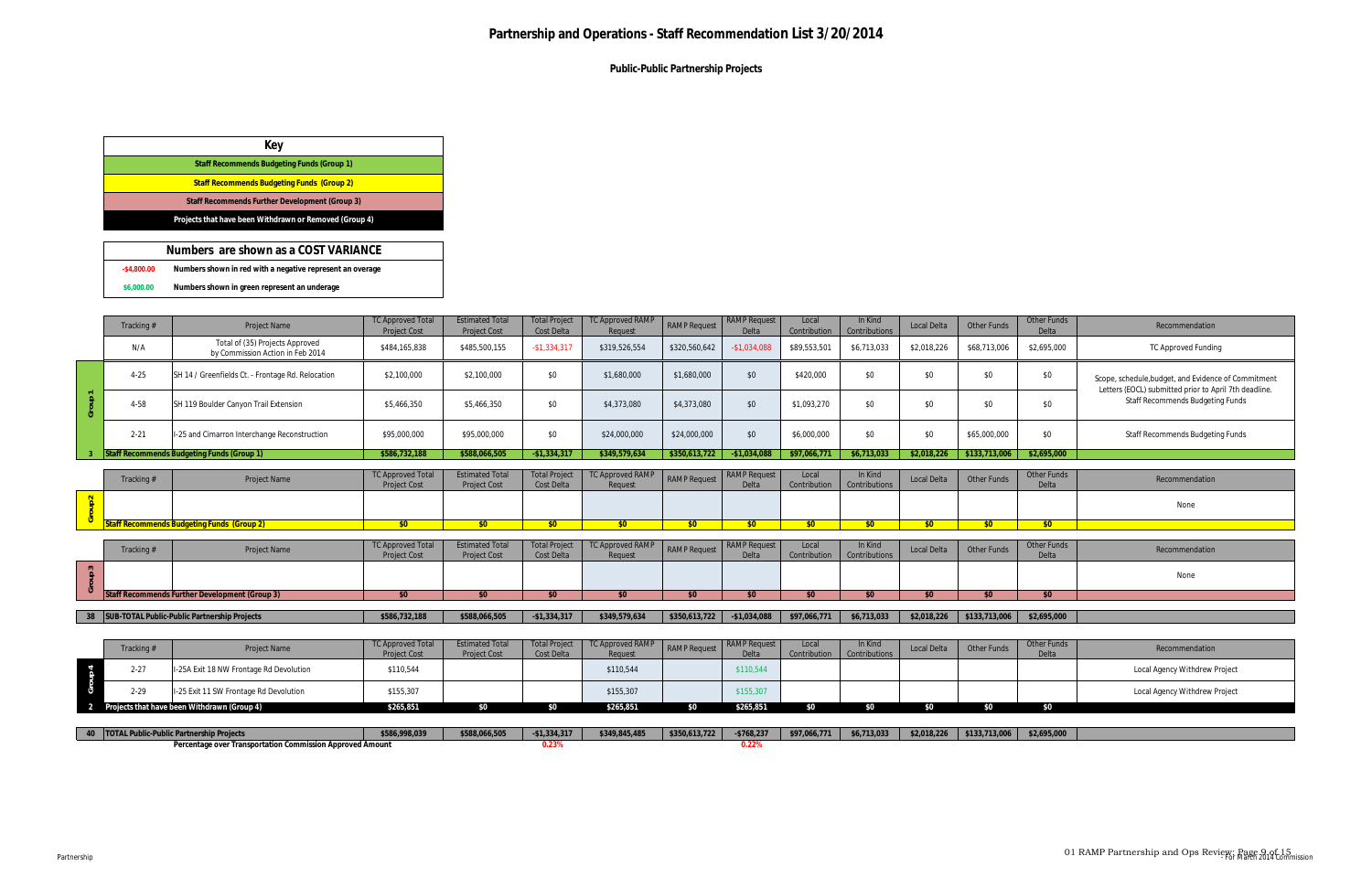**Operations Projects**

**-\$4,800.00 Numbers shown in red with a negative represent an overage**

**\$6,000.00 Numbers shown in green represent an underage**

|         | Tracking#               | <b>Project Name</b>                                                                       | <b>TC Approved Total</b><br><b>Project Cost</b> | <b>Estimated Tota</b><br><b>Project Cost</b> | <b>Total Project</b><br>Cost Delta | <b>TC Approved</b><br><b>RAMP Request</b> | <b>RAMP Request</b> | <b>RAMP</b> Request<br>Delta | Local<br>Contribution | In Kind Funds            | <b>Local Delta</b> | <b>Other Funds</b> | Other Funds<br>Delta        | Recommendation                                                                               |
|---------|-------------------------|-------------------------------------------------------------------------------------------|-------------------------------------------------|----------------------------------------------|------------------------------------|-------------------------------------------|---------------------|------------------------------|-----------------------|--------------------------|--------------------|--------------------|-----------------------------|----------------------------------------------------------------------------------------------|
|         | N/A                     | Total of (26) Projects Approved<br>by Commission Action in Feb 2014                       | \$61,194,791                                    | \$59,393,864                                 | \$1,800,927                        | \$42,593,791                              | \$42,341,307        | \$252,484                    | \$126,000             | \$1,375,000              | \$691,557          | \$13,800,000       | \$1,060,000                 | <b>TC Approved Funding</b>                                                                   |
|         |                         |                                                                                           |                                                 |                                              |                                    |                                           |                     |                              |                       |                          |                    |                    |                             |                                                                                              |
| Group   |                         |                                                                                           |                                                 |                                              |                                    |                                           |                     |                              |                       |                          |                    |                    |                             |                                                                                              |
|         |                         |                                                                                           |                                                 |                                              |                                    |                                           |                     |                              |                       |                          |                    |                    |                             |                                                                                              |
|         |                         | Staff Recommends Budgeting Funds (Group 1)                                                | \$61,194,791                                    | \$59,393,864                                 | \$1,800,927                        | \$42,593,791                              | \$42,341,307        | \$252,484                    | \$126,000             | \$1,375,000              | \$691,557          | \$13,800,000       | \$1,060,000                 |                                                                                              |
|         | Tracking #              | <b>Project Name</b>                                                                       | <b>TC Approved Total</b><br><b>Project Cost</b> | <b>Estimated Tota</b><br><b>Project Cost</b> | <b>Total Project</b><br>Cost Delta | <b>TC Approved</b><br><b>RAMP Request</b> | <b>RAMP Request</b> | <b>RAMP</b> Request<br>Delta | Local<br>Contribution | In Kind<br>Contributions | <b>Local Delta</b> | <b>Other Funds</b> | <b>Other Funds</b><br>Delta | Recommendation                                                                               |
|         | $1 - 53$                | New Traffic Signal Controllers for Congested Corridors in the Denver<br>Metropolitan Area | \$1,060,000                                     | \$1,060,000                                  | \$0                                | \$1,060,000                               | \$1,060,000         | \$0                          | \$0                   | \$0                      | \$0                | \$0                | \$0                         | Staff Recommends Budgeting Funds; Project<br>to be scaled to meet the TC Approved budget     |
|         | $1-54$                  | I-76 at 88th Ave. Interchange Improvements (MP 10)                                        | \$1,050,000                                     | \$1,034,348                                  | \$15,652                           | \$1,050,000                               | \$1,034,348         | \$15,652                     | \$0                   | \$0                      | \$0                | \$0                | \$0                         | Staff Recommends Budgeting Funds; Cost<br>Estimate Revised to meet the TC Approved budget    |
|         | $1-56$                  | US 285 at Mount Evans Blvd./Pine Valley Rd. (MP 229)                                      | \$422,000                                       | \$422,000                                    | \$0                                | \$422,000                                 | \$422,000           | \$0                          | \$0                   | \$0                      | \$0                | \$0                | \$0                         | Staff Recommends Budgeting Funds; Project<br>to be scaled to meet the TC Approved budget     |
|         |                         | taff Recommends Budgeting Funds (Group 2)                                                 | \$2,532,000                                     | \$2,516,348                                  | \$15,652                           | \$2,532,000                               | \$2,516,348         | \$15,652                     | \$0                   | \$0                      | \$0                | \$0                | \$0                         |                                                                                              |
|         | Tracking #              | <b>Project Name</b>                                                                       | <b>TC Approved Total</b>                        | <b>Estimated Total</b>                       | <b>Total Project</b>               | <b>TC Approved</b>                        | <b>RAMP Request</b> | <b>RAMP Request</b>          | Local                 | In Kind                  | <b>Local Delta</b> | <b>Other Funds</b> | <b>Other Funds</b>          | Recommendation                                                                               |
|         |                         |                                                                                           | <b>Project Cost</b>                             | <b>Project Cost</b>                          | Cost Delta                         | <b>RAMP Request</b>                       |                     | Delta                        | Contribution          | Contributions            |                    |                    | Delta                       |                                                                                              |
| Group 3 | $1-09$                  | I-70 Eastbound Peak Period Shoulder Lanes                                                 | \$34,000,000                                    | \$44,000,000                                 | $-$10,000,000$                     | \$20,000,000                              | \$20,000,000        | \$0                          | \$500,000             | \$0                      | \$0                | \$23,500,000       | \$0                         | Staff Recommends Further Development                                                         |
|         |                         | Staff Recommends Further Development (Group 3)                                            | \$34,000,000                                    | \$44,000,000                                 | $-$10,000,000$                     | \$20,000,000                              | \$20,000,000        | \$0                          | \$500,000             | \$0                      | \$0                | \$23,500,000       | \$0                         |                                                                                              |
|         |                         |                                                                                           |                                                 |                                              |                                    |                                           |                     |                              |                       |                          |                    |                    |                             |                                                                                              |
| 30      |                         | SUB-TOTAL Operations Projects                                                             | \$97,726,791                                    | \$105,910,212                                | $-$ \$8,183,421                    | \$65,125,791                              | \$64,857,655        | \$268,136                    | \$626,000             | \$1,375,000              | \$691,557          | \$37,300,000       | \$1,060,000                 |                                                                                              |
|         |                         |                                                                                           |                                                 |                                              |                                    |                                           |                     |                              |                       |                          |                    |                    |                             |                                                                                              |
|         | Tracking#               | <b>Project Name</b>                                                                       | <b>TC Approved Total</b><br><b>Project Cost</b> | <b>Estimated Tota</b><br><b>Project Cost</b> | <b>Total Project</b><br>Cost Delta | <b>TC Approved</b><br><b>RAMP</b> Request | <b>RAMP Request</b> | <b>RAMP</b> Request<br>Delta | Local<br>Contribution | In Kind Funds            | <b>Local Delta</b> | <b>Other Funds</b> | <b>Other Funds</b><br>Delta | Recommendation                                                                               |
| Group 4 | $1 - 59$                | SH 86 Intersection Improvement at Crowfoot Valley Rd.                                     | \$516,000                                       |                                              |                                    | \$516,000                                 |                     | \$516,000                    | \$0                   | \$0                      | \$0                | \$0                | \$0                         | CDOT Staff Recommends Withdrawing Project; RAMP<br>Funds to be used in other CDOT Operations |
|         |                         | Projects that have been Withdrawn (Group 4)                                               | \$516,000                                       | \$0                                          | \$0                                | \$516,000                                 | \$0                 | \$516,000                    | \$0                   | \$0                      | \$0                | \$0                | \$0                         |                                                                                              |
|         |                         |                                                                                           |                                                 |                                              |                                    |                                           |                     |                              |                       |                          |                    |                    |                             |                                                                                              |
| 31      | <b>TOTAL Operations</b> |                                                                                           | \$98,242,791                                    | \$105,910,212                                | $-$ \$8,183,421                    | \$65,641,791                              | \$64,857,655        | \$784,136                    | \$626,000             | \$1,375,000              | \$691,557          | \$37,300,000       | \$1,060,000                 |                                                                                              |

| <b>TOTAL Operations</b>                                   | \$98,242,791 | \$105,910,212 | \$8,183,421    | \$65,641,791 | \$64,857,655 | \$784,136 | \$626,000 | \$1,375,000 | \$691,557 | $AD^*$ |
|-----------------------------------------------------------|--------------|---------------|----------------|--------------|--------------|-----------|-----------|-------------|-----------|--------|
| Percentage over Transportation Commission Approved Amount |              |               | . . <i>.</i> . |              |              | → L.Z L76 |           |             |           |        |

# **Numbers are shown as a COST VARIANCE**

| Kev                                                    |
|--------------------------------------------------------|
| Staff Recommends Budgeting Funds (Group 1)             |
| <b>Staff Recommends Budgeting Funds (Group 2)</b>      |
| Staff Recommends Further Development (Group 3)         |
| Projects that have been Withdrawn or Removed (Group 4) |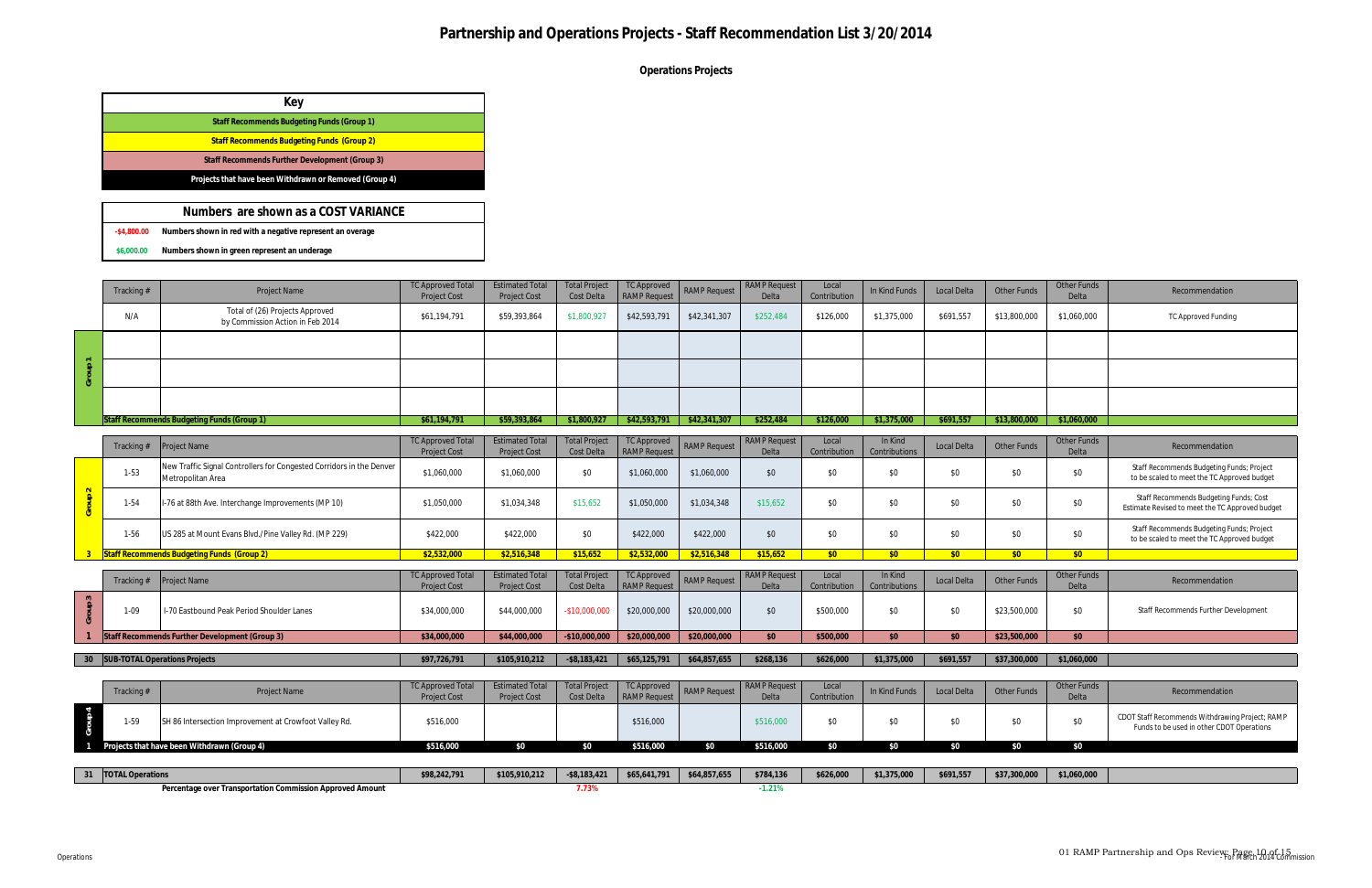

To: Robert Haley, Program Analyst, Office of the Chief Engineer

From: Michael Cheroutes, Director HPTE

Date: February 28, 2014

Re: Extension of RAMP Deadline for I-25N Project

The HPTE respectfully requests an extension of the RAMP deadline for the I-25N Project from April 7, 2014 to December 31, 2014. Since its allocation in October of last year the Project has taken positive steps forward, however, it still needs this additional time to submit an accurate scope, schedule and budget. In addition to the time extension, we request authorization to advance \$4.0M of RAMP funding identified for this corridor. These funds will be in addition to the \$4.5M already approved by Transportation Commission for pre-construction activities and are required for 120th Ave. to SH 7 segment of the corridor in order to meet RAMP established deadline (see attached schedule). They will be used to continue design, ROW plans development and beginning of ROW acquisition process.

HPTE and CDOT planned on solidifying a strategy for the I 25 corridor by the April 7, 2014 RAMP deadline. To that end, on December 2 – 3, 2013, HPTE and CDOT conducted meetings with five private sector firms that are involved in Public Private Partnership (P3) development across the country and internationally. One of the messages coming from the majority of the firms was that they wanted to see *existing* traffic, not *projections* of future conditions. Further, all participants saw the addition of Tolled Express Lanes on Segment 3 and potential conversion of two existing general purpose lanes (one in each direction) for Segment 4 the most viable revenue generating segments of the corridor and would wait for higher traffic volumes to develop before pursuing the remaining segments. One firm saw of Segments 7 and 8 as being potentially viable with existing traffic volumes.

During these meetings, participants suggested ideas that HPTE and CDOT feel are worth additional exploration. For example, different tolling scenarios and concepts may make this corridor more attractive for a potential future P3 as well as different phasing options and lane configurations. HPTE and CDOT want to study these and other private industry suggestions, as well continue discussions with the private sector to determine how best to package a P3.

Due to the TIP, STIP, and budget processes, funding for this additional effort was delayed. As well, P3 projects require a well thought out processes that should not be rushed. Between HPTE, Region 4, and OMPD we have a team of consultants on board to help with technical, financial, and other aspects of potential strategies.

Allowing HPTE and CDOT the additional time will provide you with better, well developed options on how to move the North I-25 corridor projects forward.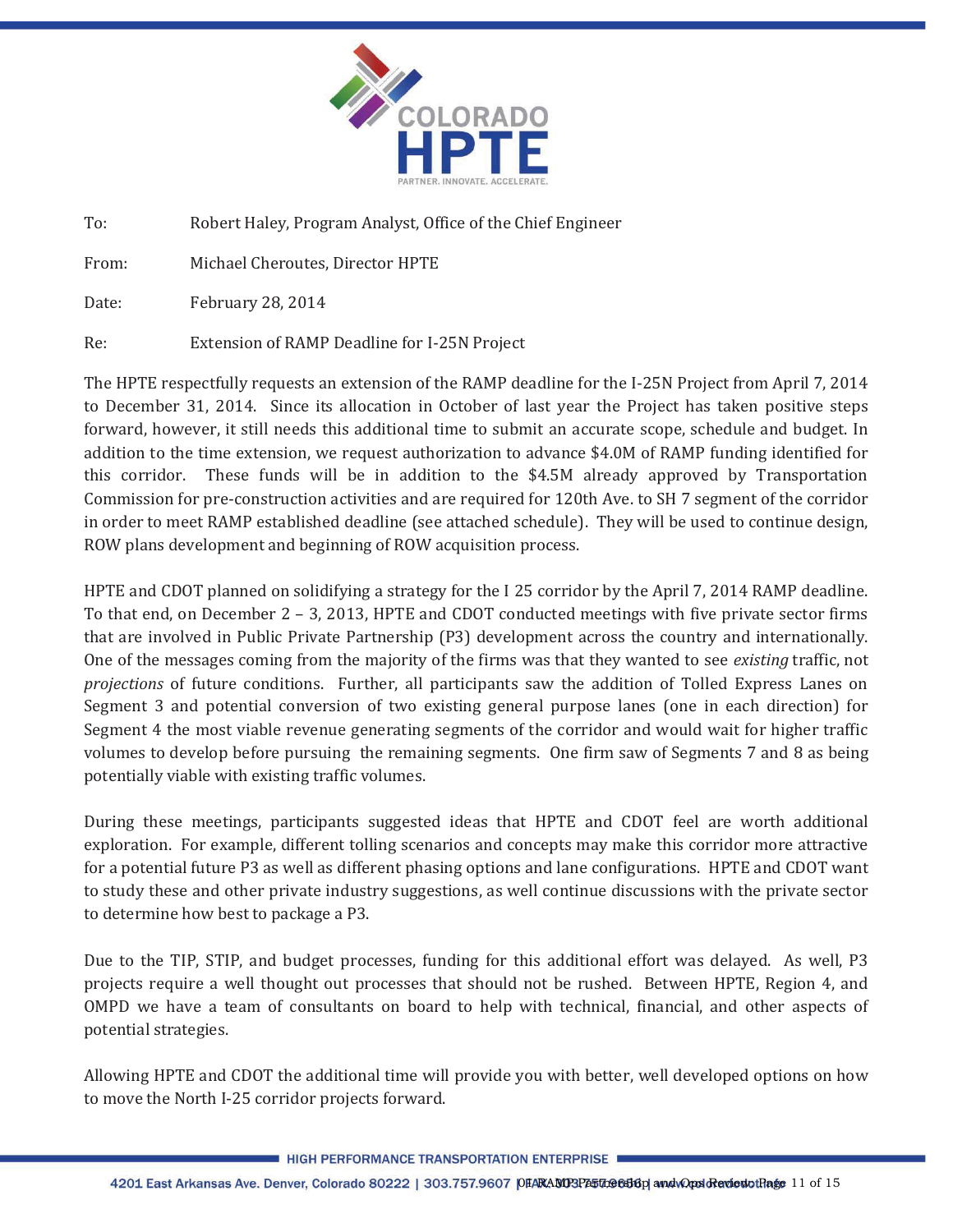| Phase 1: 120th Ave (SH128). to SH 7<br><b>I-25 DENVER TO WYOMING</b> |                                                        |                    |             |                                    |                       |                           |                  |        |   |                                                       |  |  |                                               |      |                                                     |                                                                                                                         |            |                                     |                          |                        |                      |                                     |                   |          |      |                 |  |          |  |  |
|----------------------------------------------------------------------|--------------------------------------------------------|--------------------|-------------|------------------------------------|-----------------------|---------------------------|------------------|--------|---|-------------------------------------------------------|--|--|-----------------------------------------------|------|-----------------------------------------------------|-------------------------------------------------------------------------------------------------------------------------|------------|-------------------------------------|--------------------------|------------------------|----------------------|-------------------------------------|-------------------|----------|------|-----------------|--|----------|--|--|
| ID                                                                   | Task Name                                              | Duration           | Start       | Finish                             |                       | 2014                      |                  |        |   |                                                       |  |  |                                               |      |                                                     | 2015<br>Dec Jan Feb Mar Apr May Jun Jul Aug Sep Oct Nov Dec Jan Feb Mar Apr May Jun Jul Aug Sep Oct Nov Dec Jan Feb Mar |            |                                     |                          |                        |                      |                                     |                   |          |      |                 |  | 2016     |  |  |
| $\mathbf{1}$                                                         |                                                        |                    |             |                                    |                       |                           |                  |        |   |                                                       |  |  |                                               |      |                                                     |                                                                                                                         |            |                                     |                          |                        |                      |                                     |                   |          |      |                 |  |          |  |  |
| 2                                                                    | ROD <sub>2</sub>                                       | 327 days           |             | Mon 7/1/13 Tue 9/30/14             |                       |                           | ROD <sub>2</sub> |        |   |                                                       |  |  |                                               | 9/30 |                                                     |                                                                                                                         |            |                                     |                          |                        |                      |                                     |                   |          |      |                 |  |          |  |  |
| $\overline{\mathbf{3}}$                                              | FHWA Letter of Interest                                | 150 days           |             | Wed 3/27/13 Tue 10/22/13           |                       |                           |                  |        |   |                                                       |  |  |                                               |      |                                                     |                                                                                                                         |            |                                     |                          |                        |                      |                                     |                   |          |      |                 |  |          |  |  |
| $\overline{4}$                                                       | Design (TSH)                                           | 260 days           | Mon 3/3/14  | Fri 2/27/15                        |                       |                           |                  |        |   |                                                       |  |  |                                               |      |                                                     |                                                                                                                         |            |                                     |                          |                        |                      |                                     |                   |          |      |                 |  |          |  |  |
| 5                                                                    | DB Plans and Specs                                     | 52 wks             | Mon 3/3/14  | Fri 2/27/15                        |                       |                           | 3/3              |        |   |                                                       |  |  | DB Plans and Specs                            |      |                                                     |                                                                                                                         |            | 2/27                                |                          |                        |                      |                                     |                   |          |      |                 |  |          |  |  |
| 6                                                                    | <b>ROW Acquisition</b>                                 | 42 wks             | Mon 12/1/14 | Fri 9/18/15                        |                       |                           |                  |        |   |                                                       |  |  |                                               |      | 12/1                                                |                                                                                                                         |            |                                     |                          | <b>ROW Acquisition</b> |                      |                                     |                   |          | 9/18 |                 |  |          |  |  |
| $7\overline{ }$                                                      | Utilities/Irrigation                                   | 24 wks             | Mon 12/1/14 | Fri 5/15/15                        |                       |                           |                  |        |   |                                                       |  |  |                                               |      | 12/1                                                |                                                                                                                         |            | Utilities/Irrigation                |                          |                        | 15/15                |                                     |                   |          |      |                 |  |          |  |  |
| 8                                                                    | <b>Contractor Selection</b>                            | 166 days           | Mon 3/2/15  | Mon                                |                       |                           |                  |        |   |                                                       |  |  |                                               |      |                                                     |                                                                                                                         |            |                                     |                          |                        |                      |                                     |                   |          |      |                 |  |          |  |  |
| 9                                                                    | LOI                                                    | 5 days             | Mon 3/2/15  | 10/19/15<br>Fri 3/6/15             |                       |                           |                  |        |   |                                                       |  |  |                                               |      |                                                     |                                                                                                                         |            | $\frac{10!}{3/2\left 1,3/6\right }$ |                          |                        |                      |                                     |                   |          |      |                 |  |          |  |  |
| 10                                                                   | RFQ issued                                             | 0 days             | Fri 3/27/15 | Fri 3/27/15                        |                       |                           |                  |        |   |                                                       |  |  |                                               |      |                                                     |                                                                                                                         |            |                                     | $\frac{1}{2}3/27$        |                        |                      |                                     |                   |          |      |                 |  |          |  |  |
| 11                                                                   | Contractor SOQ                                         | 0 days             | Fri 5/8/15  | Fri 5/8/15                         |                       |                           |                  |        |   |                                                       |  |  |                                               |      |                                                     |                                                                                                                         |            |                                     |                          | $\frac{1}{2}$ 5/8      |                      |                                     |                   |          |      |                 |  |          |  |  |
| 12                                                                   | Short List                                             | 0 days             | Fri 5/15/15 | Fri 5/15/15                        |                       |                           |                  |        |   |                                                       |  |  |                                               |      |                                                     |                                                                                                                         |            |                                     |                          |                        | $\frac{1}{2}$ , 5/15 |                                     |                   |          |      |                 |  |          |  |  |
| 13                                                                   | Draft RFP                                              | 1 day              | Mon 4/6/15  | Mon 4/6/15                         |                       |                           |                  |        |   |                                                       |  |  |                                               |      |                                                     |                                                                                                                         |            |                                     | Draft RFP<br>$4/6$ $4/6$ |                        |                      |                                     |                   |          |      |                 |  |          |  |  |
| 14                                                                   | Final RFP                                              | 30 days            | Mon 5/18/15 | Fri 6/26/15                        |                       |                           |                  |        |   |                                                       |  |  |                                               |      |                                                     |                                                                                                                         |            |                                     |                          | $5/18$ Final RFP       |                      |                                     |                   |          |      |                 |  |          |  |  |
| 15                                                                   | ATC/ACC                                                | 2 mons             | Mon 6/29/15 | Fri 8/21/15                        |                       |                           |                  |        |   |                                                       |  |  |                                               |      |                                                     |                                                                                                                         |            |                                     |                          |                        |                      | $\overline{6/26}$<br><b>ATC/ACC</b> | $\frac{1}{8/21}$  |          |      |                 |  |          |  |  |
| 16                                                                   | Proposal due date                                      | 4 mons             |             | Tue 6/30/15 Mon 10/19/15           |                       |                           |                  |        |   |                                                       |  |  |                                               |      |                                                     |                                                                                                                         |            |                                     |                          |                        | $6/29$ $\equiv$      |                                     | Proposal due date |          |      |                 |  |          |  |  |
|                                                                      | 17 NTP                                                 |                    |             | 0 days  Mon 12/14/15  Mon 12/14/15 |                       |                           |                  |        |   |                                                       |  |  |                                               |      |                                                     |                                                                                                                         |            |                                     |                          |                        | 6/30                 |                                     |                   |          |      | <u>, 10/19 </u> |  |          |  |  |
| 18                                                                   | Construction                                           | 23 mons            |             | Tue 2/2/16 Mon 11/6/17             |                       |                           |                  |        |   |                                                       |  |  |                                               |      |                                                     |                                                                                                                         |            |                                     |                          |                        |                      |                                     |                   |          |      |                 |  | $+12/14$ |  |  |
|                                                                      |                                                        |                    |             |                                    |                       |                           |                  |        |   |                                                       |  |  |                                               |      |                                                     |                                                                                                                         |            |                                     |                          |                        |                      |                                     |                   |          |      |                 |  | 2/2      |  |  |
|                                                                      |                                                        |                    |             |                                    |                       |                           |                  |        |   |                                                       |  |  |                                               |      |                                                     |                                                                                                                         |            |                                     |                          |                        |                      |                                     |                   |          |      |                 |  |          |  |  |
|                                                                      |                                                        |                    |             |                                    |                       |                           |                  |        |   |                                                       |  |  |                                               |      |                                                     |                                                                                                                         |            |                                     |                          |                        |                      |                                     |                   |          |      |                 |  |          |  |  |
|                                                                      |                                                        |                    |             |                                    |                       |                           |                  |        |   |                                                       |  |  |                                               |      |                                                     |                                                                                                                         |            |                                     |                          |                        |                      |                                     |                   |          |      |                 |  |          |  |  |
|                                                                      |                                                        |                    |             |                                    |                       |                           |                  |        |   |                                                       |  |  |                                               |      |                                                     |                                                                                                                         |            |                                     |                          |                        |                      |                                     |                   |          |      |                 |  |          |  |  |
|                                                                      |                                                        |                    |             |                                    |                       |                           |                  |        |   |                                                       |  |  |                                               |      |                                                     |                                                                                                                         |            |                                     |                          |                        |                      |                                     |                   |          |      |                 |  |          |  |  |
|                                                                      |                                                        |                    |             |                                    |                       |                           |                  |        |   |                                                       |  |  |                                               |      |                                                     |                                                                                                                         |            |                                     |                          |                        |                      |                                     |                   |          |      |                 |  |          |  |  |
|                                                                      |                                                        | Task               |             |                                    | Project Summary       |                           |                  |        |   | $\overline{\phantom{a}}$ and $\overline{\phantom{a}}$ |  |  | <b>Inactive Milestone</b>                     |      | $\begin{array}{c} \diamond \\ \diamond \end{array}$ |                                                                                                                         |            | Manual Summary Rollup               |                          |                        | Deadline             |                                     |                   | ⊕        |      |                 |  |          |  |  |
|                                                                      | Project: 2014-02-26 revised Overa<br>Date: Wed 2/26/14 | Split<br>Milestone |             |                                    | <b>External Tasks</b> | <b>External Milestone</b> |                  |        | ♦ |                                                       |  |  | <b>Inactive Summary</b><br><b>Manual Task</b> |      | ▽                                                   | ≂                                                                                                                       | Start-only | <b>Manual Summary</b>               |                          |                        | с                    |                                     |                   | Progress |      |                 |  |          |  |  |
|                                                                      |                                                        | Summary            |             |                                    | <b>Inactive Task</b>  |                           |                  |        |   |                                                       |  |  | Duration-only                                 |      |                                                     |                                                                                                                         |            | Finish-only                         |                          |                        | П                    |                                     |                   |          |      |                 |  |          |  |  |
|                                                                      |                                                        |                    |             |                                    |                       |                           |                  | Page 1 |   |                                                       |  |  |                                               |      |                                                     |                                                                                                                         |            |                                     |                          |                        |                      |                                     |                   |          |      |                 |  |          |  |  |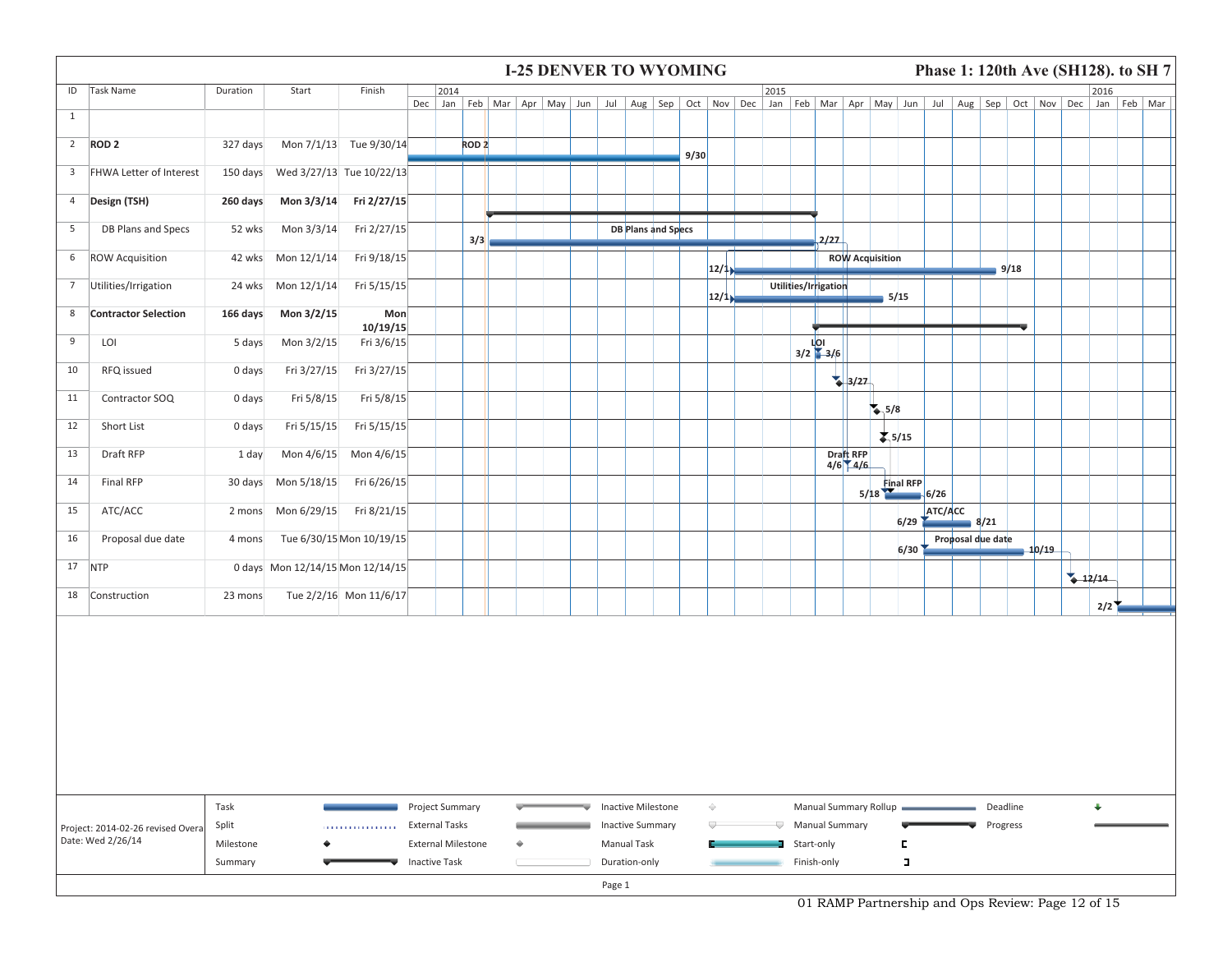|                | I-25 DENVER TO WYOMING (SH7 to SH 14) |           |                          |                                             |                       |     |                    |                           |                                                                                                                                             |                      |                                     |                                                  |                            |             |             |             |      |             |
|----------------|---------------------------------------|-----------|--------------------------|---------------------------------------------|-----------------------|-----|--------------------|---------------------------|---------------------------------------------------------------------------------------------------------------------------------------------|----------------------|-------------------------------------|--------------------------------------------------|----------------------------|-------------|-------------|-------------|------|-------------|
|                | ID Task Name                          | Duration  | Start                    | Finish                                      | Qtr 1, 2014           |     | Qtr 2, 2014        | Qtr 3, 2014               | Qtr 4, 2014                                                                                                                                 | Qtr 1, 2015          | Qtr 2, 2015                         | Qtr 3, 2015                                      | Qtr 4, 2015                | Qtr 1, 2016 | Qtr 2, 2016 | Qtr 3, 2016 |      | Qtr 4, 2016 |
| 1              |                                       |           |                          |                                             |                       |     |                    |                           | Jan Feb Mar Apr May Jun Jul Aug Sep Oct Nov Dec Jan Feb Mar Apr May Jun Jul Aug Sep Oct Nov Dec Jan Feb Mar Apr May Jun Jul Aug Sep Oct Nov |                      |                                     |                                                  |                            |             |             |             |      |             |
|                | 2 T&R Study                           | 120 days  |                          | Mon 7/1/13 Fri 12/13/13                     |                       |     |                    |                           |                                                                                                                                             |                      |                                     |                                                  |                            |             |             |             |      |             |
|                | 3 REVISED ROD                         | 327 days  |                          | Mon 7/1/13 Tue 9/30/14 REVISED ROD          | /13                   |     |                    |                           |                                                                                                                                             |                      |                                     |                                                  |                            |             |             |             |      |             |
|                |                                       |           |                          |                                             |                       |     |                    |                           | 9/30                                                                                                                                        |                      |                                     |                                                  |                            |             |             |             |      |             |
|                | 4 FHWA Letter of Interest             | 150 days  | Wed 3/27/13 Tue 10/22/13 |                                             |                       |     |                    |                           |                                                                                                                                             |                      |                                     |                                                  |                            |             |             |             |      |             |
|                | 5 HPTE/OMPD                           |           |                          |                                             |                       |     |                    |                           |                                                                                                                                             |                      |                                     |                                                  |                            |             |             |             |      |             |
| 6              | Management, T&R                       | 718 days  | Mon 12/2/13 Wed 8/31/16  |                                             |                       |     |                    |                           |                                                                                                                                             |                      | Management, T&R and proposal review |                                                  |                            |             |             |             |      |             |
|                | and proposal review                   |           |                          |                                             |                       |     |                    |                           |                                                                                                                                             |                      |                                     |                                                  |                            |             |             |             | 8/31 |             |
| $\overline{7}$ | <b>Business and Financial</b>         | 632 days  |                          | Tue 4/1/14 Wed 8/31/16                      |                       | 4/1 |                    |                           |                                                                                                                                             |                      | <b>Business and Financial Plan</b>  |                                                  |                            |             |             |             | 8/31 |             |
| 8              | Plan<br>Public relations and          | 632 days  |                          | Tue 4/1/14 Wed 8/31/16                      |                       |     |                    |                           |                                                                                                                                             |                      |                                     | Public relations and Public information campaign |                            |             |             |             |      |             |
|                | Public information                    |           |                          |                                             |                       | 4/1 |                    |                           |                                                                                                                                             |                      |                                     |                                                  |                            |             |             |             | 8/31 |             |
| 9              | campaign<br>P3 Development Plan       | 673 days  |                          | Mon 2/3/14 Wed 8/31/16                      |                       |     |                    |                           |                                                                                                                                             |                      | P3 Development Plan                 |                                                  |                            |             |             |             |      |             |
|                |                                       |           |                          |                                             | 2/3                   |     |                    |                           |                                                                                                                                             |                      |                                     |                                                  |                            |             |             |             | 8/31 |             |
|                | 10 SH 7 to SH 402                     | 803 days  |                          | Mon 4/1/13 Wed 4/27/16                      |                       |     |                    |                           |                                                                                                                                             |                      |                                     |                                                  |                            |             |             |             |      |             |
| 11             | Design consultant                     | 431 days  | Mon 4/1/13               | Mon<br>11/24/14                             |                       |     |                    |                           |                                                                                                                                             |                      |                                     |                                                  |                            |             |             |             |      |             |
| 12             | Design NTP                            | 1 day     |                          | Mon 4/1/13 Mon 4/1/13                       |                       |     |                    |                           |                                                                                                                                             |                      |                                     |                                                  |                            |             |             |             |      |             |
| 13             | DB Plans and Specs                    | 80 wks    |                          | Tue 5/14/13 Mon 11/24/14 DB Plans and Specs |                       |     |                    |                           | $-11/24$                                                                                                                                    |                      |                                     |                                                  |                            |             |             |             |      |             |
| 14             | ROW                                   | 52 wks    |                          | Tue 9/16/14 Mon 9/14/15                     |                       |     |                    |                           |                                                                                                                                             | ROW                  |                                     |                                                  |                            |             |             |             |      |             |
| 15             | Utilities/Irrigation                  | 40 wks    |                          | Tue 9/16/14 Mon 6/22/15                     |                       |     |                    | 9/16                      |                                                                                                                                             | Utilities/Irrigation |                                     | $-9/14$                                          |                            |             |             |             |      |             |
| 16             |                                       |           |                          |                                             |                       |     |                    | 9/16                      |                                                                                                                                             |                      |                                     | 6/22                                             |                            |             |             |             |      |             |
|                | SH 402 to SH 14                       | 803 days  |                          | Mon 4/1/13 Wed 4/27/16                      |                       |     |                    |                           |                                                                                                                                             |                      |                                     |                                                  |                            |             |             |             |      |             |
| 17             | Design consultant                     | 523 days  |                          | Mon 4/1/13 Wed 4/1/15                       |                       |     |                    |                           |                                                                                                                                             |                      |                                     |                                                  |                            |             |             |             |      |             |
| 18             | Design NTP                            | 1 day     |                          | Mon 4/1/13 Mon 4/1/13                       |                       |     |                    |                           |                                                                                                                                             |                      |                                     |                                                  |                            |             |             |             |      |             |
| 19             | DB Plans and<br>Specs                 | 104 wks   |                          | Thu 4/4/13 Wed 4/1/15                       |                       |     | DB Plans and Specs |                           |                                                                                                                                             |                      | 4/1                                 |                                                  |                            |             |             |             |      |             |
| 20             | <b>ROW</b>                            | 52 wks    |                          | Thu 4/30/15 Wed 4/27/16                     |                       |     |                    |                           |                                                                                                                                             |                      | 4/30                                |                                                  | <b>ROW</b>                 |             | 4/27        |             |      |             |
| 21             | Utilities/Irrigation                  | 51 wks    |                          | Thu 4/30/15 Wed 4/20/16                     |                       |     |                    |                           |                                                                                                                                             |                      | 4/30                                |                                                  | Utilities/Irrigation       |             | 4/20        |             |      |             |
|                |                                       |           |                          |                                             |                       |     |                    |                           |                                                                                                                                             |                      |                                     |                                                  |                            |             |             |             |      |             |
|                |                                       |           |                          |                                             |                       |     |                    |                           |                                                                                                                                             |                      |                                     |                                                  |                            |             |             |             |      |             |
|                |                                       |           |                          |                                             |                       |     |                    |                           |                                                                                                                                             |                      |                                     |                                                  |                            |             |             |             |      |             |
|                |                                       |           |                          |                                             |                       |     |                    |                           |                                                                                                                                             |                      |                                     |                                                  |                            |             |             |             |      |             |
|                |                                       | Task      |                          |                                             | Summary               |     |                    | <b>External Milestone</b> | $\Diamond$                                                                                                                                  |                      | <b>Inactive Summary</b>             |                                                  | Manual Summary Rollup      |             | Finish-only | П           |      |             |
|                | Project: 2014-02-28 Overarching       | Split     |                          | manummanum Project Summary                  |                       |     |                    | <b>Inactive Task</b>      |                                                                                                                                             | <b>Manual Task</b>   |                                     | Manual Summary                                   | $\overline{a}$<br>Deadline |             |             |             |      |             |
|                | Date: Fri 2/28/14                     | Milestone | ٠                        |                                             | <b>External Tasks</b> |     |                    | Inactive Milestone        | $\Diamond$                                                                                                                                  | Duration-only        |                                     |                                                  | Start-only                 | E.          | Progress    |             |      |             |
|                |                                       |           |                          |                                             |                       |     |                    |                           | Page 1                                                                                                                                      |                      |                                     |                                                  |                            |             |             |             |      |             |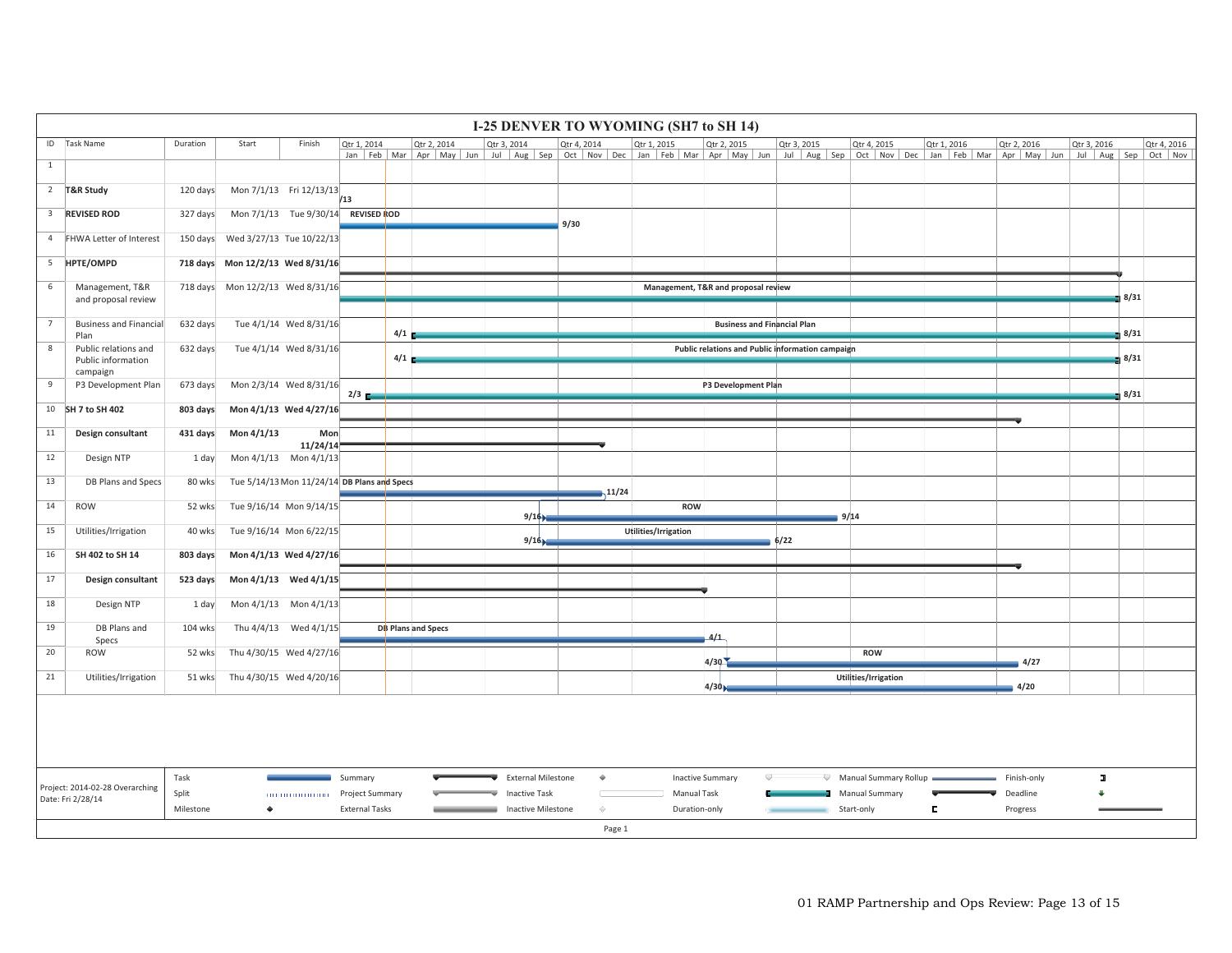## **Resolution Number TC-**

**Adopting certain projects for the Operational Improvements component of the Responsible Acceleration of Maintenance and Partnerships (RAMP) Program and authorizing specified budget for projects in the RAMP Program.** 

**WHEREAS,** pursuant to § 43-1-106(8)(a), C.R.S., the Colorado Transportation Commission ("Commission") is charged with formulating general policy with respect to the management, construction, and maintenance of public highways and other transportation systems in the state; and

**WHEREAS,** Governor John Hickenlooper and Colorado Department of Transportation Executive Director Don Hunt announced on December 14, 2012, the Responsible Acceleration of Maintenance and Partnerships (RAMP) program; and

**WHEREAS,** the Colorado Department of Transportation determined that it was appropriate to develop selection procedures for Operational Improvement projects under the RAMP program to maximize system operations; and

**WHEREAS,** the Colorado Department of Transportation developed and followed a selection process for the Operational Improvement categories consisting of a systematic evaluation of the applications to determine merit and feasibility; and

**WHEREAS,** the Transportation Commissioners have considered the recommendation of the Colorado Department of Transportation on projects to include in the RAMP program and all other information that they have received; and

**WHEREAS,** per Resolution TC-3106 the Commission adopted the projects listed in the document titled "RAMP Partnership and Operations Projects – Preliminary Recommendations 10/16/2013" and authorized budget to begin project development;

**WHEREAS,** per Resolution TC-3106, the Department shall advise the Commission if a project is unable to be moved forward; and

**WHEREAS,** per Resolution TC-3106, the Commission authorized the Department's Chief Financial Officer to budget, without additional Commission action, an amount not to exceed five percent of the total project cost for the project as shown on the "RAMP Partnership and Operations Projects" approved on October 16, 2013; and

**WHEREAS,** per Resolution TC-3106, the Commission required the Department to develop on or before January 6, 2014, a project scope, schedule and budget for each Public-Public Partnership in the form and to the level of detail specified by the Chief Engineer; and

**WHEREAS,** per Resolution TC-3106, the Department reviewed evidence of local partner commitments along with the supporting scope, schedule, and budget, in a form specified by the Chief Engineer, for each RAMP Partnership and Operations project; and

**WHEREAS,** per Resolution TC-3137, the Department provided the Commission with projects from Resolution TC-3106 which required further review and discussion within the Department; and